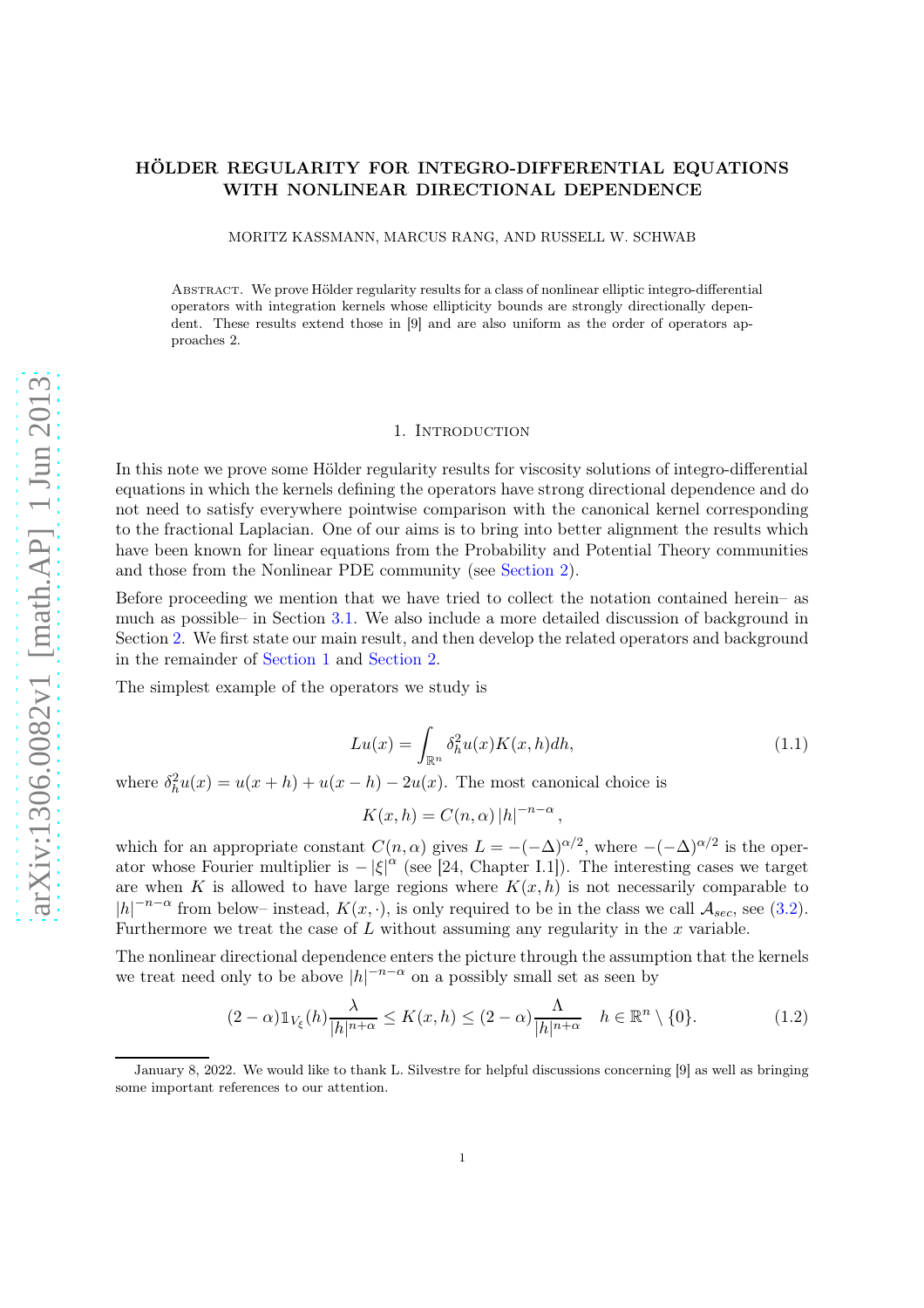Here  $V_{\xi} \subset \mathbb{R}^n$  is a conical set of the form  $V_{\xi} = \{z \in \mathbb{R}^n | \ |\langle z/|z|, \xi \rangle| \ge \delta \}$  with  $\xi \in \mathbb{S}^{n-1}$ , and  $\delta \in (0,1)$  is fixed throughout. The direction  $\xi$  is allowed to depend on x and u, and hence the title of this article. The flexibility of  $\xi$  to depend on x and u presents significant challenges to proving our main result.

It is by now standard that to study regularity properties of solutions to equations involving L assuming no regularity in x, one must in some sense "treat all equations at once", see [\[9,](#page-24-0) Sections 2, 3], [\[12,](#page-24-1) Chapter 2], [\[17,](#page-24-2) Chapters 9, 17], [\[23\]](#page-25-1). This means that rather than study directly solutions of

$$
Lu(x) = f(x) \text{ in } \Omega,
$$

for  $f \in L^{\infty}(\Omega)$ , we instead study u which simultaneously solve the two inequalities

$$
\inf_{K \in \mathcal{A}} \{ L_K u(x) \} \le C \text{ and } \sup_{K \in \mathcal{A}} \{ L_K u(x) \} \ge -C \text{ in } \Omega.
$$

The class of kernels  $A$  is chosen (in our case, described by  $(3.2)$ ), so that it will at least contain all the K under consideration (and sometimes is a much larger set if one wishes to attain further convenient properties of the extremal operators, e.g. rotational invariance). The extremal operators are given as

$$
M_{\mathcal{A}}^{-}u(x) = \inf_{K \in \mathcal{A}} \{ L_K u(x) \} \text{ respectively } M_{\mathcal{A}}^{+}u(x) = \sup_{K \in \mathcal{A}} \{ L_K u(x) \}.
$$

By this line of argument, treating the case of L with only bounded measurable dependence in  $x$  is basically the same as treating general fully nonlinear equations

<span id="page-1-0"></span>
$$
F(u,x) = f(x),\tag{1.3}
$$

as soon as  $F$  satisfies the ellipticity assumption

<span id="page-1-2"></span>
$$
M_{\mathcal{A}}^{-}(u-v)(x) \le F(u,x) - F(v,x) \le M_{\mathcal{A}}^{+}(u-v)(x). \tag{1.4}
$$

(see [\[9,](#page-24-0) Sections 2, 3], [\[12\]](#page-24-1)). We can now see that if a  $K([u], x, \cdot)$  is chosen as an optimizer of one of the extremal operators at each  $x$ , then again

$$
Lu(x) = \int_{\mathbb{R}^n} \delta_h^2 u(x) K([u], x, h) dh \tag{1.5}
$$

would fall into this same class of bounded measurable coefficients. This reinforces the notion of nonlinear directional dependence, depending on the unknown, u.

The program of studying regularity properties of nonlocal equations such as [\(1.3\)](#page-1-0) was presented in [\[9\]](#page-24-0), and here we extend those results to cover the larger class,  $A_{sec}$ . Our main result is the following Hölder regularity estimate.

<span id="page-1-1"></span>**Theorem 1.1** (Hölder Regularity). Let  $M_{A_{sec}}^{\pm}$  be as defined in [\(3.4\)](#page-5-0) and [\(3.5\)](#page-5-1), and let  $\alpha \in A_{sec}$  $(\alpha_0, 2)$ . There are positive constants  $\beta \in (0, 1)$  and  $C \geq 1$  depending only on n,  $\lambda$ ,  $\Lambda$ ,  $\alpha_0$  and  $\delta$ such that if  $u \in L^{\infty}(\mathbb{R}^n)$  satisfies in the viscosity sense

<span id="page-1-3"></span>
$$
M_{A_{sec}}^- u \le C' \quad and \quad M_{A_{sec}}^+ u \ge -C' \quad in \quad B_1(0), \tag{1.6}
$$

then

$$
||u||_{C^{\beta}(B_{1/2}(0))} \le C\Big(\sup_{\mathbb{R}^n} |u| + C'\Big). \tag{1.7}
$$

Furthermore C remains bounded  $\alpha \to 2^-$ .

Remark 1.1. Just as in [\[11,](#page-24-3) Theorem 26], Theorem [1.1](#page-1-1) also applies to any u such that

$$
u(y)(1+|y|^{n+\alpha_0})^{-1} \in L^1(\mathbb{R}^n).
$$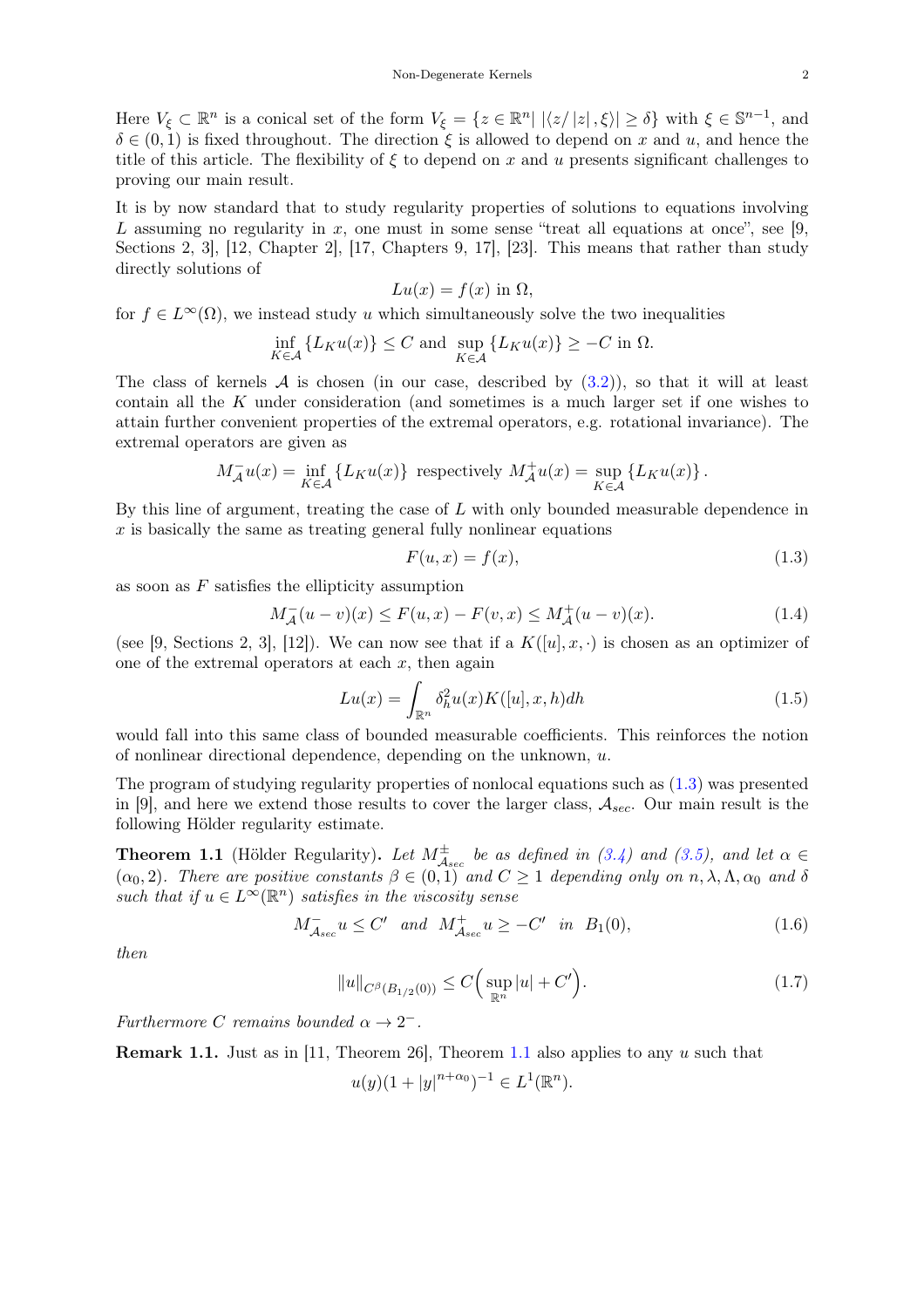**Remark 1.2.** An important application of [Theorem 1.1](#page-1-1) is the  $C^{1,\beta'}(B_{1/2})$  regularity of solu-tions of [\(1.3\)](#page-1-0) with  $f = 0$  and a translation invariant F satisfying [\(1.4\)](#page-1-2) for a special subclass  $\tilde{\mathcal{A}}_{sec} \subset \mathcal{A}_{sec}$ . Just as in [\[9\]](#page-24-0) we impose the additional restriction that for all  $K \in \tilde{\mathcal{A}}_{sec}$  it holds for a fixed  $\rho_0 > 0$  and a uniform C

<span id="page-2-1"></span>
$$
\int_{\mathbb{R}^n \setminus B_{\rho_0}} \frac{|K(h) - K(h - z)|}{|z|} dh \le \tilde{C} \text{ for each } |z| < \frac{\rho_0}{2}.\tag{1.8}
$$

Then [\[9,](#page-24-0) Theorem 13.1] carries over to our setting with almost no modifications, and we conclude that also [Theorem 1.1](#page-1-1) implies  $C^{1,\beta'}$  regularity for this larger class,  $\tilde{\mathcal{A}}_{sec}$ . The proof works because [\[9,](#page-24-0) Theorem 13.1] only uses two main ingredients involving the kernels: the assumption [\(1.8\)](#page-2-1) and the ellipticity properties of F,  $M^{\pm}_{\tilde{A}_{sec}}$ . See also [\[22\]](#page-25-2) for more general results on  $C^{1,\beta'}$ regularity.

**Remark 1.3.** Although we motivated Theorem [1.1](#page-1-1) using some operators with x dependence, the uniqueness issue for viscosity solutions involving operators as  $(1.1)$ ,  $(1.3)$  is still open. So far uniqueness is known for translation invariant operators like  $(1.3)$ – [\[9,](#page-24-0) Sections 2-5]– and ones which can be written in the so-called Lévy-Ito form in [\[2,](#page-24-4) Section 2.2]. Typically the Lévy-Ito form can be rewritten as  $(1.1)$ .

Remark 1.4. Just as in [\[9\]](#page-24-0), additional difficulty arises from finding a proof of Theorem [1.1](#page-1-1) in which C remains bounded as  $\alpha \to 2^-$ . In this article these difficulties are mostly contained in Sections [4](#page-8-0) and [5.](#page-14-0)

**Remark 1.5.** In the case that  $V_{\xi} = \mathbb{R}^n$  in [\(1.2\)](#page-0-2), [\[9,](#page-24-0) Theorem 12.1] is contained is [Theorem 1.1.](#page-1-1) We use the same methods employed therein– even some of the statements of the auxiliary results are the same between [\[9\]](#page-24-0) and this work. However, there are significant technical difficulties which arise due to the lower bound in  $(1.2)$  holding only on a small set,  $V_f$ . These difficulties are hidden in the proofs of some of the auxiliary lemmas, and so we believe it is important to give a careful presentation of where the difficulties arise and how they are resolved. The lower bound causes minor changes to the pointwise evaluation property of subsolutions [\(Proposition 3.1\)](#page-6-0) and the ABP substitute (Lemmas [4.1,](#page-8-1) [4.2,](#page-10-0) [Theorem 4.6\)](#page-13-0), and major changes to the construction of the special bump function (all of Section [5\)](#page-14-0) and the validity of the Harnack inequality (see [Section 7.1\)](#page-21-0). The assumptions and main result of our work are also studied in [\[7\]](#page-24-5). Although the class  $\mathcal{A}_{sec}$  is covered in [\[7\]](#page-24-5), we believe our presentation of the same results is a useful contribution to the field. For example, as pointed out here in [Section 2](#page-2-0) and elaborated in [Section 7.1,](#page-21-0) a strong version of the Harnack inequality as claimed by [\[7,](#page-24-5) Theorem 3.14] fails to hold when the kernels are in [3.2.](#page-4-1)

The organization of the article is as follows. In Section [2](#page-2-0) we review some background related to Theorem [1.1.](#page-1-1) In Section [3](#page-4-2) we collect notation, definitions, and preliminary results regarding [\(1.6\)](#page-1-3). Section [4](#page-8-0) is dedicated to proving a nonlocal finite cube substitute for the Aleksandrov-Bakelman-Pucci estimate– arguably the core of most of the regularity theory for nonlinear equations. Section [5](#page-14-0) is used to construct a special bump function which is crucial to the "pointto-measure" estimates. In Section [6](#page-19-0) we prove the point-to-measure estimates and put together the remaining pieces of the proof. Finally in Section [7](#page-21-1) we present some examples, further results, and further discussion.

## 2. Background

<span id="page-2-0"></span>There is a rapidly growing collection of results related to [Theorem 1.1.](#page-1-1) We will try to focus on the type of results which only depend on the ellipticity constants,  $\lambda$  and  $\Lambda$ , as well as possibly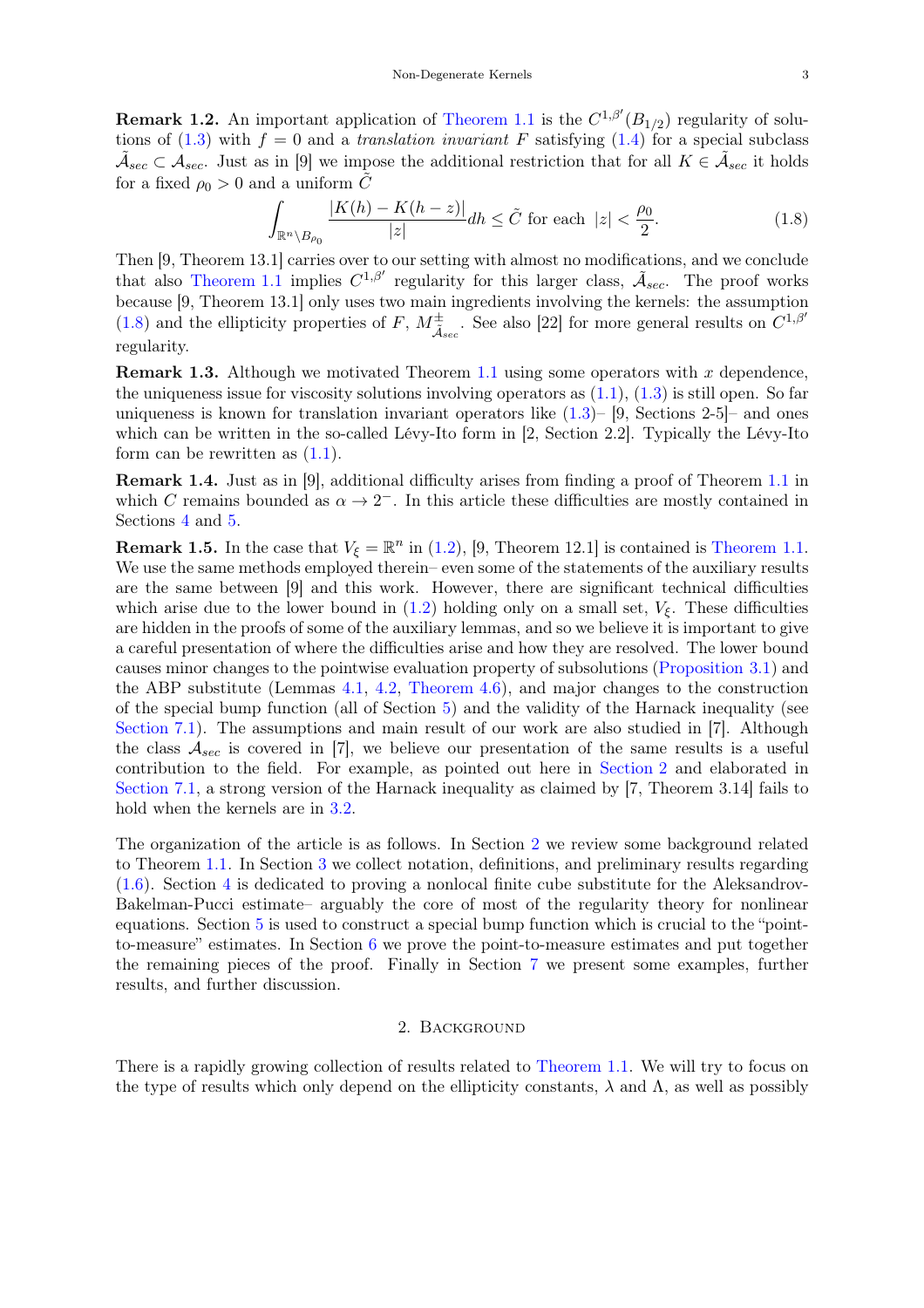the order,  $\alpha$ , and we emphasize that the list of references presented is not exhaustive. As one obvious omission, we do not discuss related results for nonlocal Dirichlet forms or divergence form equations. A discussion of results in these directions can be found in [\[21,](#page-25-3) Section 2].

There are a few interesting distinctions to be made: whether or not  $K(x, h)$  is assumed to be even in  $h$ ; whether or not the corresponding equations are linear; whether or not a Harnack inequality holds; and if the methods are probabilistic or PDE. Especially when it is not assumed that  $K(x, -h) = K(x, h)$ , [Theorem 1.1](#page-1-1) does not apply to these equations (specified by such K). This non-symmetric class represents an important area for applications. Results obtained by probabilistic methods in many cases only capture regularity and/or Harnack's inequality for solutions of

<span id="page-3-0"></span>
$$
Lu(x) = 0 \text{ in } B_1. \tag{2.1}
$$

In contrast, PDE techniques can usually capture the same behavior for e.g.

 $Lu(x)$  bounded in  $B_1$ .

A more general form of  $(1.1)$  is

$$
Lu(x) = \int_{\mathbb{R}^n} \left( u(x+h) - u(x) - \langle \nabla u(x), h \rangle \mathbb{1}_{\{|h| \le 1\}} \right) K(x,h) dh,
$$
\n(2.2)

which is usually the natural (non-divergence) form of a general integro-differential operator. The reduction to [\(1.1\)](#page-0-1) results from the extra assumption  $K(x, h) = K(x, -h)$ .

Regularity results (such as [Theorem 1.1\)](#page-1-1) as well as the Harnack inequality for linear equations with operators similar to  $(1.1)$  obtained by probabilistic methods go back at least to [\[6\]](#page-24-6). There [\(2.1\)](#page-3-0) is treated assuming K is even in h and  $V_{\xi} = \mathbb{R}^{n}$  in [\(1.2\)](#page-0-2). Hölder regularity as well as a Harnack inequality are obtained. The results of [\[6\]](#page-24-6)– both regularity and Harnack inequality– were generalized by [\[29\]](#page-25-4), and the regularity was generalized to variable order situations in [\[5\]](#page-24-7). These results were generalized in [\[20\]](#page-25-5), where regularity results were obtained for a kernel with a lower bound just as in [\(1.2\)](#page-0-2). Finally, higher regularity in the form of Schauder type estimates were obtained in [\[3\]](#page-24-8). None of these results are robust as  $\alpha \to 2^-$ .

In the realm of PDE methods, an important result for Hölder regularity is [\[28\]](#page-25-6), where [Theorem 1.1](#page-1-1) is proved for kernels which [\(1.2\)](#page-0-2) holds with  $V_{\xi} = \mathbb{R}^{n}$ , but no symmetry assumptions are made on  $K$ , and also variable order operators are included. In  $[1]$  regularity results were obtained for kernels very similar to [\(1.2\)](#page-0-2) by a completely different approach now called the "Ishii-Lions method" which follows [\[19\]](#page-25-7). The Ishii-Lions method is quite versatile, and applies more easily to different types of equations other than just uniformly elliptic ones. However, the results in [\[1\]](#page-24-9) are not robust in  $\alpha$  and they also depend on a modulus of continuity of K in  $x-$  as opposed to only depending on the lower and upper bounds for  $K-$  which is often not desirable for applications of [Theorem 1.1](#page-1-1) (e.g.  $C^{1,\beta'}$  regularity, [\[11,](#page-24-3) Section 13]; homogenization, [\[26\]](#page-25-8), [\[27\]](#page-25-9)).

The first robust results appeared in [\[9\]](#page-24-0), [\[11\]](#page-24-3), [\[10\]](#page-24-10), where a whole program was developed involving  $C^{1,\beta'}$  and then classical regularity (the Evans-Krylov Theorem for the integro-differential setting) for fully nonlinear equations which captures all of the existing second order theory as a limit  $\alpha \to 2^-$ . This led to a surge in related results, and we mention a few. An important class of kernels are those for which the symmetry  $K(x, -h) = K(x, h)$  is not assumed to hold; the results of [\[9\]](#page-24-0) were extended to the non-symmetric case in [\[13\]](#page-24-11), [\[14\]](#page-24-12). Via [\[9,](#page-24-0) Sections 10, 12], Hölder regularity for a smaller– but different class– of kernels than those treated in [\[9\]](#page-24-0) follows as a straightforward consequence to the Aleksandrov-Bakelman-Pucci type result ob-tained in [\[18\]](#page-25-10). The subclass of [\(1.2\)](#page-0-2) in which the direction  $\xi$  is fixed for all K was treated in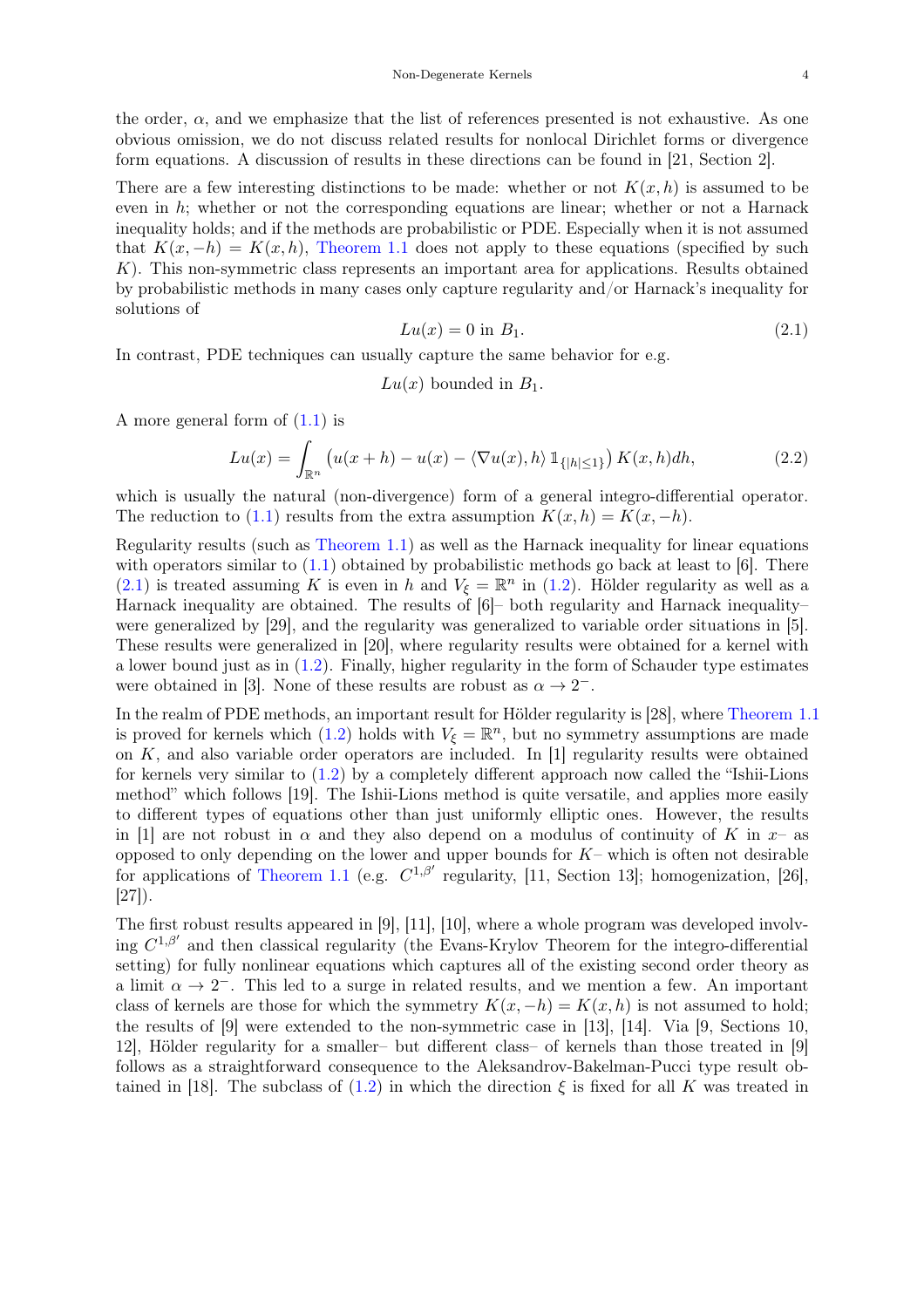[\[25\]](#page-25-11). This restriction actually makes the construction of a special bump function harder due to the non-rotational-invariance of the extremal operators in that instance.

An interesting feature of nonlocal equations such as [\(2.1\)](#page-3-0) or [\(1.3\)](#page-1-0) is that Hölder regularity and Harnack inequality no longer appear as a joined pair of results– in contrast to the local ( $\alpha = 2$ ) theory. We record it here for later reference:

**Note 2.1** (Harnack Inequality). The operators  $L_K$  or  $M^{\pm}$  (for a generic class, A, not necessarily  $\mathcal{A}_{sec}$ ) are said to satisfy the Harnack inequality if there exists a universal positive constant c such that for any globally non-negative u solving  $(2.1)$ , respectively  $(1.6)$  in  $B_1$ , then

$$
u(x_1) \le c(u(x_2) + C') \text{ for all } x_1, x_2 \in B_{1/2},
$$
\n(2.3)

where  $C' = 0$  for the case of  $(2.1)$  and  $C'$  is given in  $(1.6)$  otherwise.

Typically in the second order case, one first proves a weak Harnack inequality ([\[17,](#page-24-2) Chapter 8, 9] or the  $L^{\varepsilon}$  Lemma [\[12,](#page-24-1) Lemma 4.6], [\[9,](#page-24-0) Theorem 10.3]) and then deduces the Harnack inequality. Then the Harnack inequality is used to prove reduction of oscillation and subsequently Hölder continuity (see [\[12,](#page-24-1) Chapter 4], [\[17,](#page-24-2) Chapter 9]). More care is needed in the nonlocal setting because it is not always true that the Harnack inequality holds. In most of the results mentioned above for the integro-differential setting, Hölder regularity is deduced directly from the pointto-measure estimates, weak Harnack /  $L^{\varepsilon}$  Lemma, or uniform entrance/exit time estimates for a related stochastic process.

A necessary and sufficient condition for solutions of [\(2.1\)](#page-3-0) to satisfy the Harnack inequality is given in [\[8\]](#page-24-13), where they also provide an example of an L such that  $K \in \mathcal{A}_{sec}$  (see [\(3.2\)](#page-4-1)) but the Harnack inequality fails. We will discuss this example in slightly more detail in Section [7.](#page-21-1) This is interesting because the Harnack inequality is proved for the fully nonlinear integro-differential case when  $V_{\xi} = \mathbb{R}^{n}$  in [\(1.2\)](#page-0-2), [\[9,](#page-24-0) Section 11]. The Harnack inequality is also stated to hold in [\[7\]](#page-24-5) for a class which contains  $A_{sec}$ , which cannot be true by [\[8,](#page-24-13) Theorem 1 and Example of p.148]. We will further discuss in Section [7](#page-21-1) where the proof of  $[9,$  Section 11] breaks down when one considers the larger class  $A_{sec}$ , [\(3.2\)](#page-4-1).

## <span id="page-4-1"></span>3. Preliminaries

#### <span id="page-4-2"></span><span id="page-4-0"></span>3.1. Notation. We first collect some notations which will be used throughout this article.

 $\alpha \in (\alpha_0, 2)$  is the order of the operators

 $\delta \in (0, 1)$  is the opening of a conical sector

$$
V_{\xi} = \left\{ z \in \mathbb{R}^n : \left| \frac{z}{|z|} \cdot \xi \right| \ge \delta \right\}
$$
  

$$
\mathcal{A}_{sec} = \left\{ K : \mathbb{R}^n \to \mathbb{R} : K(-h) = K(h), \right\}
$$
  
(3.1)

and 
$$
\exists \xi \in \mathbb{S}^{n-1}
$$
 s.t.  $\mathbb{1}_V(h) \frac{\lambda(2-\alpha)}{|h|^{n+\alpha}} \le K(h) \le \frac{\Lambda(2-\alpha)}{|h|^{n+\alpha}}$  (3.2)

 $u \in C^{1,1}(x)$ , if  $\exists v \in \mathbb{R}^n$  and  $A > 0$  s.t.

$$
|u(x+h) - u(x) - \langle v, h \rangle| \le A |h|^2 \text{ for h small enough}
$$
  
\n
$$
\delta_h^2 u(x) = u(x+h) + u(x-h) - 2u(x)
$$
  
\n
$$
L_K u(x) = \int_{\mathbb{R}^n} \delta_h^2 u(x) K(h) dh
$$
\n(3.3)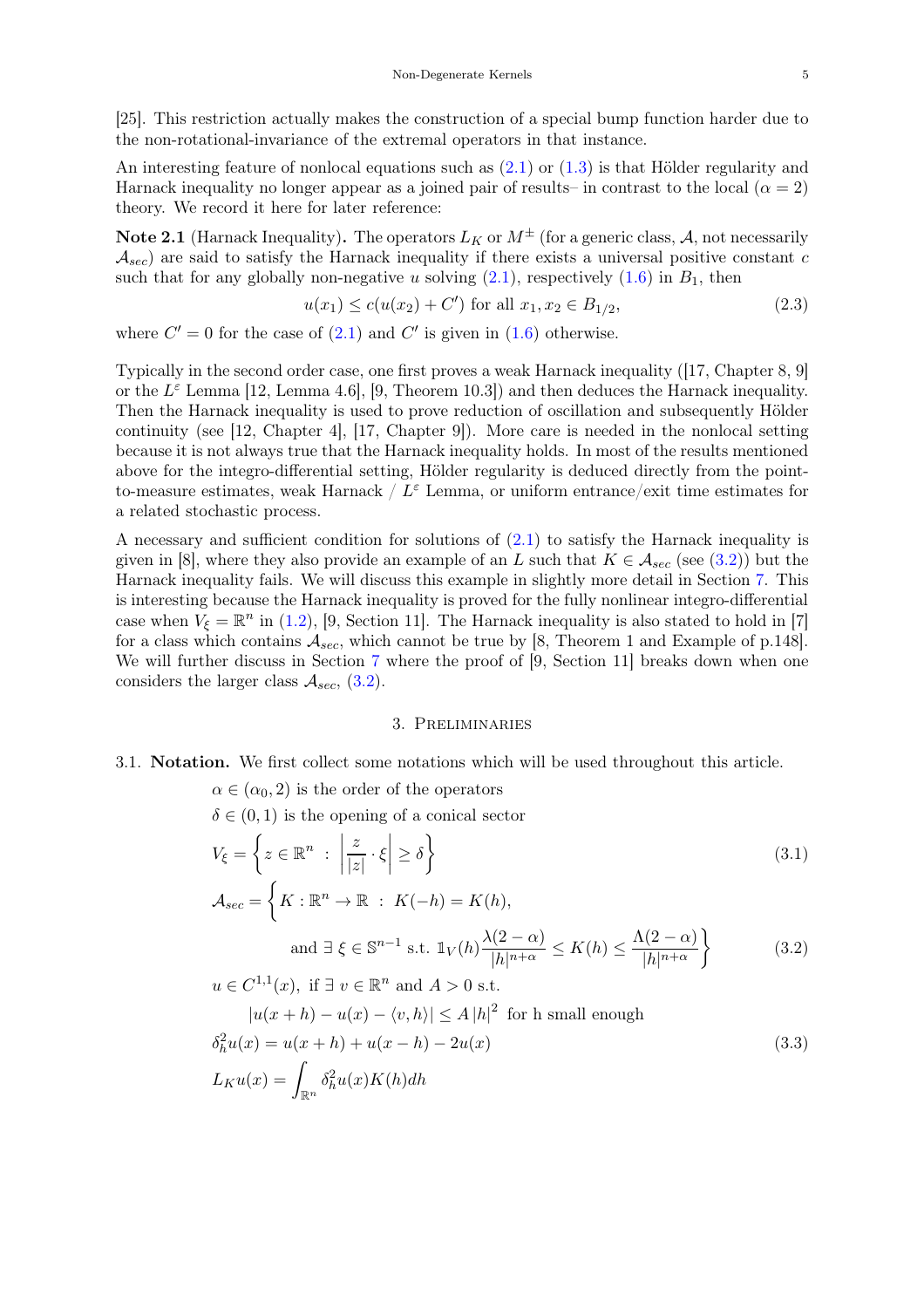<span id="page-5-3"></span><span id="page-5-1"></span><span id="page-5-0"></span>Non-Degenerate Kernels 6

$$
M_{\mathcal{A}_{sec}}^{+}u(x) = \sup_{K \in \mathcal{A}_{sec}} \{ L_K u(x) \}
$$
\n(3.4)

$$
M_{A_{sec}}^{-}u(x) = \inf_{K \in A_{sec}} \{L_K u(x)\}\tag{3.5}
$$

$$
\frac{1}{2}V_{\xi} = \left\{ z \in \mathbb{R}^n : \left| \frac{z}{|z|} \cdot \xi \right| \ge \frac{\delta + 1}{2} \right\} \tag{3.6}
$$

$$
Q_l(x_0) = \left\{ x \in \mathbb{R}^n : |x - x_0|_\infty < \frac{l}{2} \right\}
$$
  
\n
$$
tQ_l(x_0) = \left\{ x \in \mathbb{R}^n : |x - x_0|_\infty < \frac{tl}{2} \right\}
$$
  
\n
$$
B_l(x_0) = \left\{ x \in \mathbb{R}^n : |x - x_0| < l \right\}
$$
  
\n
$$
\mu(dh) = |h|^{-n-\alpha} dh
$$
  
\n
$$
dS_r, dS \text{ are respectively surface measure on the spheres } \partial B_r, \partial B_1
$$

We use  $\lvert \cdot \rvert$  for the absolute value, the Euclidean norm, and the *n*-dimensional Lebesgue measure at the same time. Throughout this article  $\Omega \subset \mathbb{R}^n$  denotes a bounded domain. For cubes and balls such that  $x_0 = 0$  we write  $Q_l$  instead of  $Q_l(0)$  and similarly for  $B_l$ . Note that the following implications hold:

$$
B_{1/2}\subset Q_1\subset Q_3\subset B_{\underline{3\sqrt{n}}}\subset B_{2\sqrt{n}}\,.
$$

Note that  $2Q_1 \neq \{2x \in \mathbb{R}^n : x \in Q_1\}.$ 

3.2. Definitions. We use the definitions and basic properties of viscosity solutions from [\[9,](#page-24-0) Sections 3, 4, 5 and  $[2]$  for  $(1.6)$ . The curious reader should also see the presentation and references from the local theory in [\[16\]](#page-24-14).

<span id="page-5-4"></span>3.3. Pointwise Evaluation. A very useful feature of the viscosity solution theory for integrodifferential equations is that viscosity subsolutions themselves– not only the test functions– can be used to evaluate their corresponding equation classically at all of the points where the equation is expected to hold in the weak sense– that is at all points where the subsolution can be touched from above by a smooth test function. Although this aspect of the theory is not complicated, one must proceed carefully because in the general situation of  $K \in \mathcal{A}_{sec}$  one no longer has the convenient result from previous cases (cf. [\[9,](#page-24-0) Lemma 4.3]) which says that at points where  $u$  is touched from above by a smooth function, the extremely strong result holds:

$$
\int_{\mathbb{R}^n} \left| \delta_h^2 u(x) \right| |h|^{-n-\alpha} dh < \infty.
$$

Although this convenient regularity on  $u$  is false in the general cases treated herein (see [Section 7.2\)](#page-22-0), the definitions of  $M^+$  and viscosity subsolutions together guarantee enough regularity on u so that the equation can still be evaluated classically at points of being touched by a test function. The main result we use is Proposition [3.1](#page-6-0) (cf. [\[9,](#page-24-0) Lemma 4.3]).

Since in this work, we only need this property for the equation

<span id="page-5-2"></span>
$$
M_{A_{sec}}^+ u(x) \ge -f(x) \text{ in } B_1 \tag{3.7}
$$

we only state the results as they pertain to this particular one. Here we assume for the sake of simplicity that  $f \in C(\overline{B_1})$ . We also note that the pointwise evaluation holds for general F which are elliptic with respect any class which satisfies the upper bound of  $(1.2)$ . We include further discussion on this matter in [Section 7.](#page-21-1)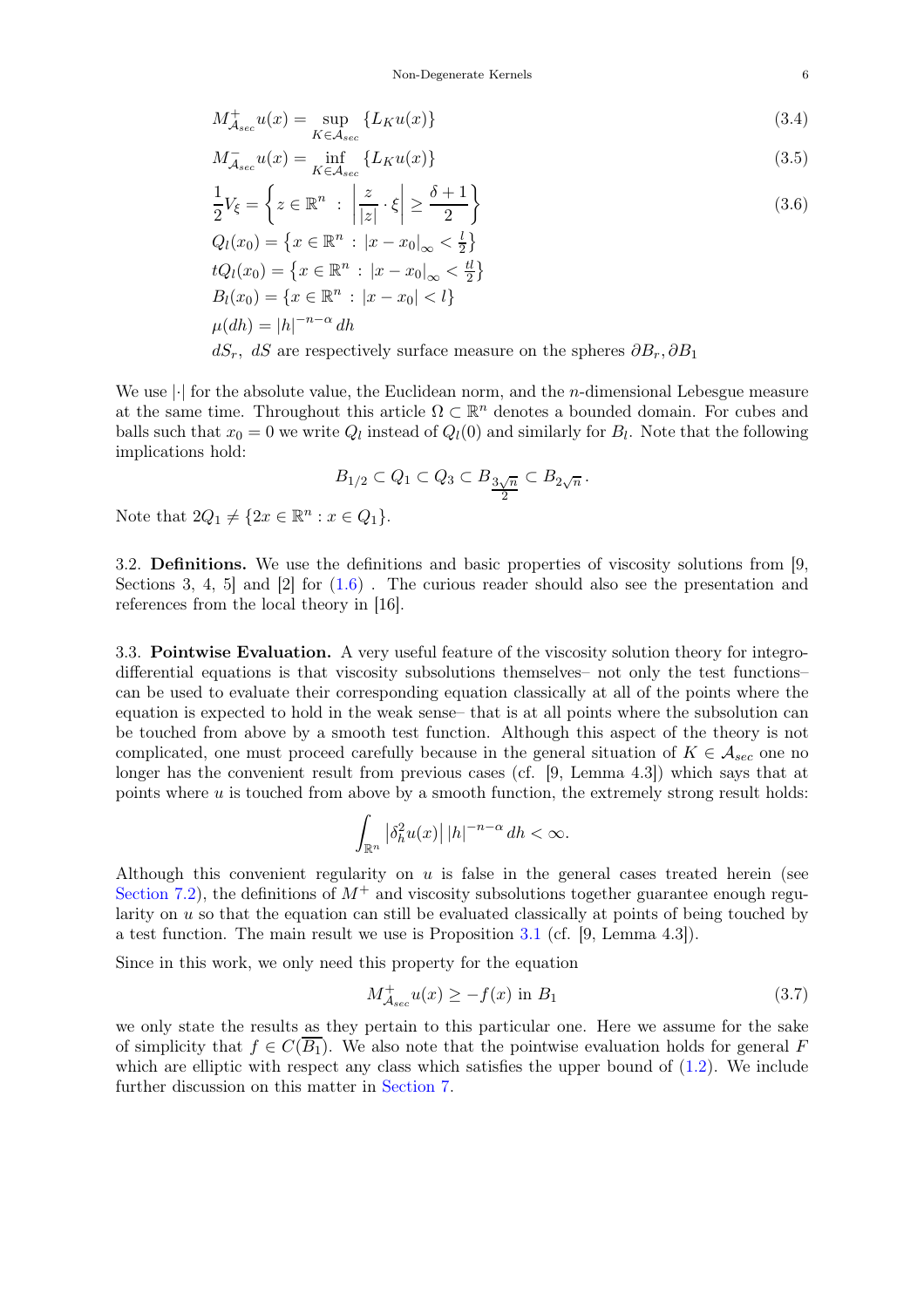<span id="page-6-0"></span>**Proposition 3.1** (Pointwise Evaluation). Assume u solves  $(3.7)$  in the viscosity sense. If for  $\phi \in C^{1,1}(x) \cap L^{\infty}(\mathbb{R}^n)$ ,  $u - \phi$  has a global maximum at  $x \in B_1$ , then  $M^+_{A_{sec}}$  can be evaluated classically on u at x, and  $M^+_{A_{sec}}u(x) \geq -f(x)$ .

Although the proof of Proposition [3.1](#page-6-0) is straightforward, we break it into two separate lemmas for clarity.

<span id="page-6-1"></span>**Lemma 3.2** (Extremal Formula). Assume  $u \in C^{1,1}(x) \cap L^{\infty}(\mathbb{R}^n)$ . Then we have the formulas

<span id="page-6-3"></span>
$$
M_{A_{sec}}^+ u(x) = \sup_{\xi \in \mathbb{S}^{n-1}} \left( (2 - \alpha) \int_{\mathbb{R}^n} \left( \Lambda (\delta_h^2 u(x)) + \lambda (\delta_h^2 u(x))^{-1} \mathbb{1}_{V_{\xi}}(h) \right) \mu(dh) \right) \tag{3.8}
$$

$$
M_{A_{sec}}^{-}u(x) = \inf_{\xi \in \mathbb{S}^{n-1}} \left( (2-\alpha) \int_{\mathbb{R}^n} \left( \lambda (\delta_h^2 u(x))^+ \mathbb{1}_{V_{\xi}}(h) - \Lambda (\delta_h^2 u(x))^-\right) \mu(dh) \right) \tag{3.9}
$$

Remark 3.1. [Lemma 3.2](#page-6-1) is not absolutely necessary to prove [Proposition 3.1,](#page-6-0) but we think it is useful in its own right and hence include it here.

<span id="page-6-4"></span>**Remark 3.2.** We note that for a fixed u in the set  $(3.10)$ , by Fatou's Lemma the map

$$
\xi \mapsto \int_{\mathbb{R}^n} \left( \Lambda(\delta_h^2 u(x))^+ - \lambda(\delta_h^2 u(x))^-\mathbb{1}_{V_{\xi}}(h) \right) \mu(dh)
$$

is upper semi-continuous. Hence the sup in  $(3.8)$  is achieved for any such u. This is not necessary in the arguments below, but useful for reference and simplification, and so we included it.

<span id="page-6-5"></span>**Lemma 3.3** (Upper Semi-continuity). For x fixed, the functional

$$
v \mapsto M^+_{\mathcal{A}_{sec}}(v, x)
$$

is upper semicontinuous with respect to pointwise convergence in h of  $\delta_h^2 v(x)$  in the space of functions

<span id="page-6-2"></span>
$$
\{v : v(h) \le \phi(h) \text{ for all } h \text{ and } v(x) = \phi(x)\},\tag{3.10}
$$

for some fixed  $\phi \in C^{1,1}(x) \cap L^{\infty}(\mathbb{R}^n)$ .

*Proof of Lemma [3.2.](#page-6-1)* We only prove the case for  $M^+_{\mathcal{A}^{\text{sec}}}$ . Let  $\xi(u) \in \mathbb{S}^{n-1}$  be the optimizer for the right hand side of  $(3.8)$ , see [Remark 3.2.](#page-6-4) We note that for u fixed, the kernel,

$$
K_u(h) = (2 - \alpha) \left( \lambda \mathbb{1}_{\{\delta^2_u u(x) < 0\}}(h) \mathbb{1}_{V_{\xi(u)}}(h) + \Lambda \mathbb{1}_{\{\delta^2_u u(x) > 0\}}(h) \right) |h|^{-n - \alpha},
$$

is in the set  $\mathcal{A}_{sec}$ . Hence by the definition of  $M^+_{\mathcal{A}_{sec}}$ , [\(3.4\)](#page-5-0), we see that the left side of [\(3.8\)](#page-6-3) is greater or equal to the right hand side.

Now for the reverse inequality. Let K be any other kernel in  $\mathcal{A}_{sec}$ , and let  $\xi$  be the direction for the lower bound of  $K$  in  $(1.2)$ .

$$
\int_{\mathbb{R}^n} \delta_h^2 u(x) K(h) dh = \int_{\mathbb{R}^n} \left( (\delta_h^2 u(x))^+ - (\delta_h^2 u(x))^-\right) K(h) dh
$$
  
\n
$$
\leq (2-\alpha) \int_{\mathbb{R}^n} \left( \Lambda (\delta_h^2 u(x))^+ - \lambda (\delta_h^2 u(x))^-\mathbb{1}_{V_\xi}(h) \right) \mu(dh)
$$
  
\n
$$
\leq \sup_{\xi \in \mathbb{S}^{n-1}} \left( (2-\alpha) \int_{\mathbb{R}^n} \left( \Lambda (\delta_h^2 u(x))^+ - \lambda (\delta_h^2 u(x))^-\mathbb{1}_{V_\xi}(h) \right) \mu(dh) \right)
$$

 $\Box$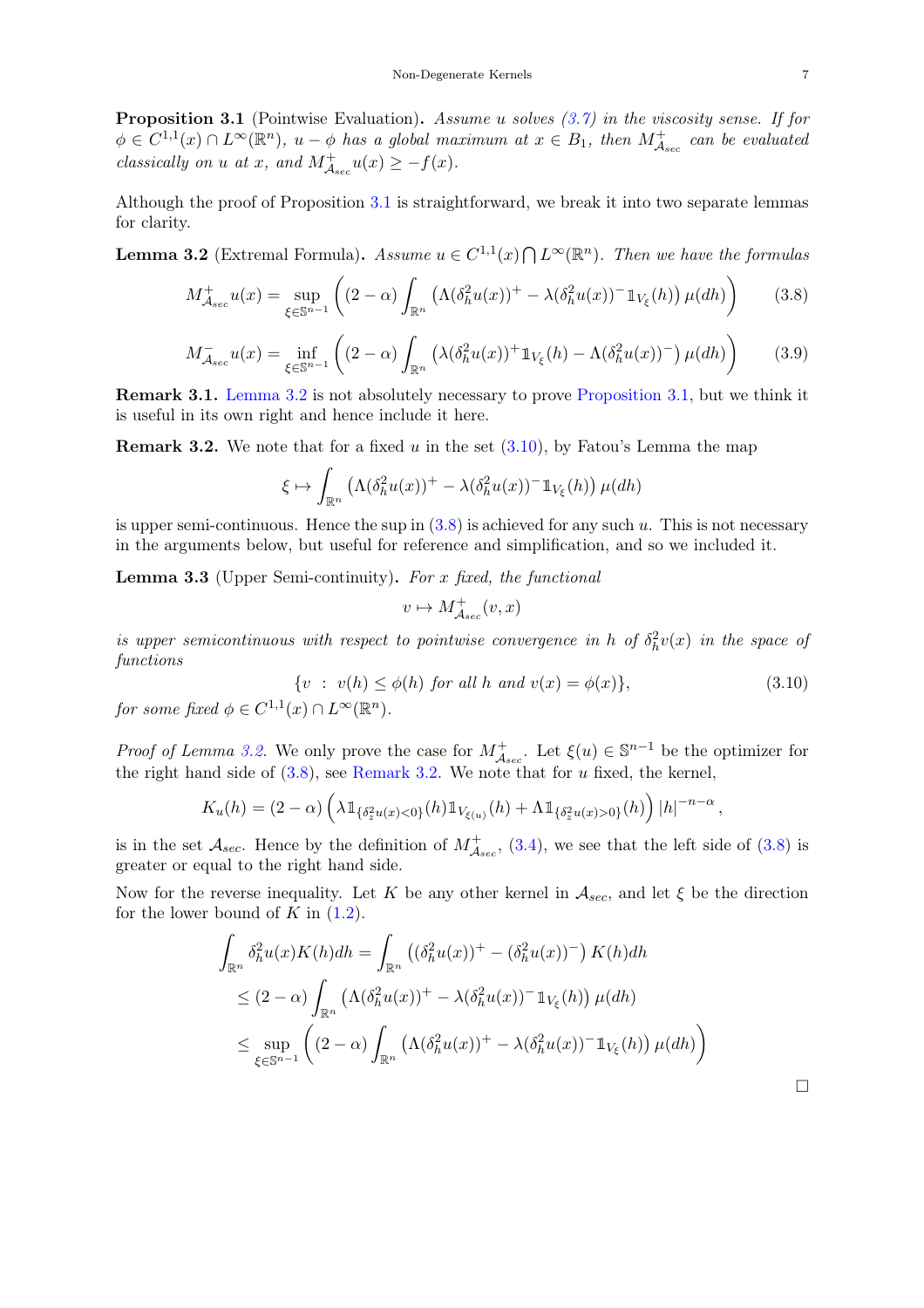Proof of Lemma [3.3.](#page-6-5) Assume that  $\delta_h^2 v_m(x) \to \delta_h^2 v(x)$  pointwise in h. Let  $\xi_m$  be optimizers of [\(3.8\)](#page-6-3) for  $v_m$  (see [Remark 3.2\)](#page-6-4), and let  $\xi_0$  be any accumulation point of  $\{\xi_m\}$ . We note that  $v_m$  satisfying [\(3.10\)](#page-6-2) implies  $M^+_{A_{sec}}v_m(x) \in [-\infty, C(\phi)],$  and so either an optimizing  $\xi$  exists or  $M_{A_{sec}}^+ v_m(x) = -\infty$ , in which case we can assign  $\xi_m$  as any element of  $\mathbb{S}^{n-1}$ . Then we have the pointwise convergence for both

$$
(\delta_h^2 v_m(x))^{-1} \mathbb{1}_{V_{\xi_m}}(h) |h|^{-n-\alpha} \to (\delta_h^2 v(x))^{-1} \mathbb{1}_{V_{\xi_0}}(h) |h|^{-n-\alpha}
$$

and

$$
(\delta_h^2 v_m(x))^+ |h|^{-n-\alpha} \to (\delta_h^2 v(x,h))^+ |h|^{-n-\alpha}
$$

<span id="page-7-0"></span>.

This implies that

$$
\limsup_{m \to \infty} M_{A_{sec}}^+(v_m, x)
$$
\n
$$
= (2 - \alpha) \limsup_{m \to \infty} \left( -\lambda \int_{\mathbb{R}^n} (\delta_h^2 v_m(x)) \mathbb{1}_{V_{\xi_m}}(h) |h|^{-n-\alpha} dh + \Lambda \int_{\mathbb{R}^n} (\delta_h^2 v_m(x))^{+} |h|^{-n-\alpha} dh \right)
$$
\n
$$
\leq (2 - \alpha) \left( -\lambda \int_{\mathbb{R}^n} (\delta_h^2 v(x)) \mathbb{1}_{V_{\xi_0}}(h) |h|^{-n-\alpha} dh + \Lambda \int_{\mathbb{R}^n} (\delta_h^2 v(x))^{+} |h|^{-n-\alpha} dh \right)
$$
\n
$$
\leq M_{A_{sec}}^+(v, x), \tag{3.11}
$$

where we applied respectively Fatou's Lemma and dominated convergence (hence using  $(3.10)$ ) to the first and second terms of  $(3.11)$ .

Proof of Proposition [3.1.](#page-6-0) We define the auxiliary functions

$$
\phi_r(y) = \begin{cases} \phi(y) & \text{if } y \in B_r(0) \\ u(y) & \text{if } y \in \mathbb{R}^n \setminus B_r(0). \end{cases}
$$

Proposition [3.1](#page-6-0) now follows directly from the facts that  $u-\phi_r$  has a global maximum at x, u is a viscosity subsolution of [\(3.7\)](#page-5-2),  $\delta_h^2 \phi_r(x, \cdot) \to \delta_h^2 u(x, \cdot)$  pointwise, and Lemma [3.3.](#page-6-5) In particular

$$
-f(x) \le M^+_{A_{sec}}(\phi_r, x)
$$

and hence

$$
-f(x) \le \limsup_{r \to 0} M^+_{A\sec}(\phi_r, x) \le M^+_{A\sec}(u, x).
$$

3.4. Continuity of Nonlinear Operators. It is useful to know that general operators like

$$
F(u,x) = \inf_{a \in \mathcal{S}} \sup_{K \in \mathcal{A}_a} \left\{ \int_{\mathbb{R}^n} \delta_h^2 u(x) K(h) dh \right\},\,
$$

map  $C^{1,1}(\Omega) \cap L^{\infty}(\mathbb{R}^n) \to C(\Omega)$ , where  $\Omega$  is an open domain. A proof on this appears in [\[9\]](#page-24-0), and their proof carries over immediately to our situation of  $A_{sec}$ . Although not exactly stated as such, the result of [\[9\]](#page-24-0) applies to very general situations. We make no assumptions on  $A_a \subset A$ other than those stated in the Lemma:

<span id="page-7-1"></span>**Lemma 3.4** ([\[9,](#page-24-0) Lemma 4.1]). Assume that for each  $r > 0$ ,

$$
G(h) = \sup_{a} \sup_{K \in \mathcal{A}_a} (K(h)) \in L^1(\mathbb{R}^n \setminus B_r)
$$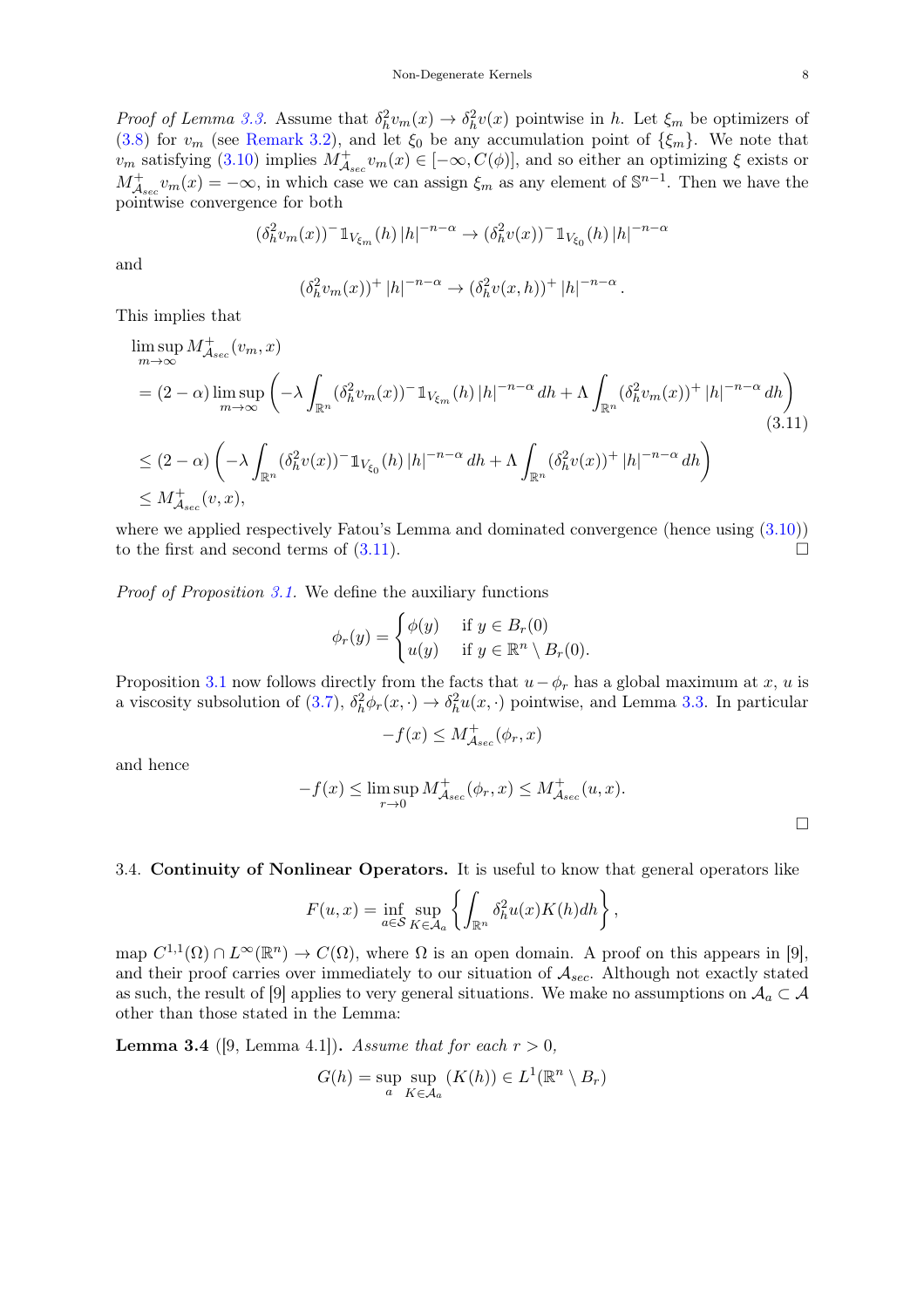(the  $L^1$  norm can depend on r), and that

<span id="page-8-0"></span>If  $\phi \in C^{1,1}$ 

$$
\lim_{s \to 0} \int_{B_s} |h|^2 G(h) dh = 0.
$$
  
(*Ω*)  $\cap L^{\infty}(\mathbb{R}^n)$ , then  $F(\phi, \cdot) \in C(\Omega)$ .

#### 4. A Nonlocal Replacement For The Aleksandrov-Bakelman-Pucci Estimate

Pointwise estimates, typically the ABP estimate, are the cornerstone of nonlinear elliptic regularity theory– often they are one of the few places where the equation  $(4.1)$  is used. These estimates typically link the supremum of a subsolution with a  $L^p$  norm of the right hand side. However in the integro-differential setting, it is well known that such estimates are for the most part a completely open question. When searching for regularity results such as [Theorem 1.1,](#page-1-1) the full strength of the ABP estimate is not necessary, and it suffices to work with a finite cube approximation of  $||f||_{L^n}$ . This was first presented in [\[9\]](#page-24-0), and has been successfully modified for use in the non-symmetric as well as the parabolic settings  $([13], [14], [15]$  $([13], [14], [15]$  $([13], [14], [15]$  $([13], [14], [15]$  $([13], [14], [15]$  $([13], [14], [15]$ ). In this section we provide the necessary modifications to the ABP replacement to treat the larger class of kernels,  $\mathcal{A}_{sec}$ .

For this section we assume that  $u$  is a subsolution of the equation:

<span id="page-8-5"></span><span id="page-8-2"></span>
$$
\begin{cases} M_{A_{sec}}^+ u(x) \ge -f(x) & \text{in } B_1 \\ u \le 0 & \text{on } \mathbb{R}^n \setminus B_1, \end{cases}
$$
 (4.1)

where  $f \ge 0$  and  $f \in C(\overline{B_1})$ . Let  $\Gamma : \mathbb{R}^n \to \mathbb{R}$  be the concave envelope of  $u^+$  in  $B_3$  defined by

$$
\Gamma(x) = \begin{cases} \inf\{p(x) : p \text{ is affine and } p \ge u^+ \text{ in } B_3\}, & x \in B_3 \\ 0, & x \in \mathbb{R}^n \setminus B_3. \end{cases}
$$
(4.2)

Define the contact set in  $B_1$  by  $\Sigma = \{u = \Gamma\} \cap B_1$ .

The next lemma is the key tool for obtaining the nonlocal replacement for the ABP estimate. It states that for all points in  $\Sigma$ , there is at least one dyadic ring in which u separates subquadratically from  $\Gamma$  in a uniformly sized portion of the ring. This is just the right amount of regularity to eventually show that  $\nabla\Gamma$  maps a ball centered at x in the contact set to a uniformly comparable ball in the set of super-differentials. Eventually we conclude with the finite cube replacement for the ABP which appears as Theorem [4.6.](#page-13-0)

<span id="page-8-1"></span>**Lemma 4.1.** Let  $\rho_0 \in (0,1)$  and  $r_j = \rho_0 2^{-\frac{1}{2-\alpha}-j}$  for  $j \in \mathbb{N}_0$ . For  $x \in \mathbb{R}^n$  define the rings  $R_j(x) = B_{r_j}(x) \setminus B_{r_{j+1}}(x)$  and the subsets

$$
R_j(x, V_{\xi}) = \{ z \in R_j(x) : z - x \in V_{\xi} \}
$$
\n(4.3)

<span id="page-8-4"></span><span id="page-8-3"></span>
$$
D_j(x) = \{ h \in \mathbb{R}^n : u(x+h) < u(x) + \langle h, \nabla \Gamma(x) \rangle - Ar_j^2 \}. \tag{4.4}
$$

There exists a constant  $C_0 = C_0(n, \delta, \rho_0, \lambda) \geq 1$  such that for every  $x \in \Sigma$  and  $A > 0$  there is an index  $j \in \mathbb{N}_0$  and a conical set  $V_{\xi}$  ( $\xi$  depends on x) with the property

$$
\left| R_j(x, V_{\xi}) \cap \{ z \in \mathbb{R}^n : u(z) < u(x) + \langle z - x, \nabla \Gamma(x) \rangle - Ar_j^2 \} \right| \le C_0 \left| R_j(x, V_{\xi}) \right| \frac{f(x)}{A}.\tag{4.5}
$$

Here  $\nabla \Gamma(x)$  is any element of the super-differential of  $\Gamma$  in  $B_3$  at x.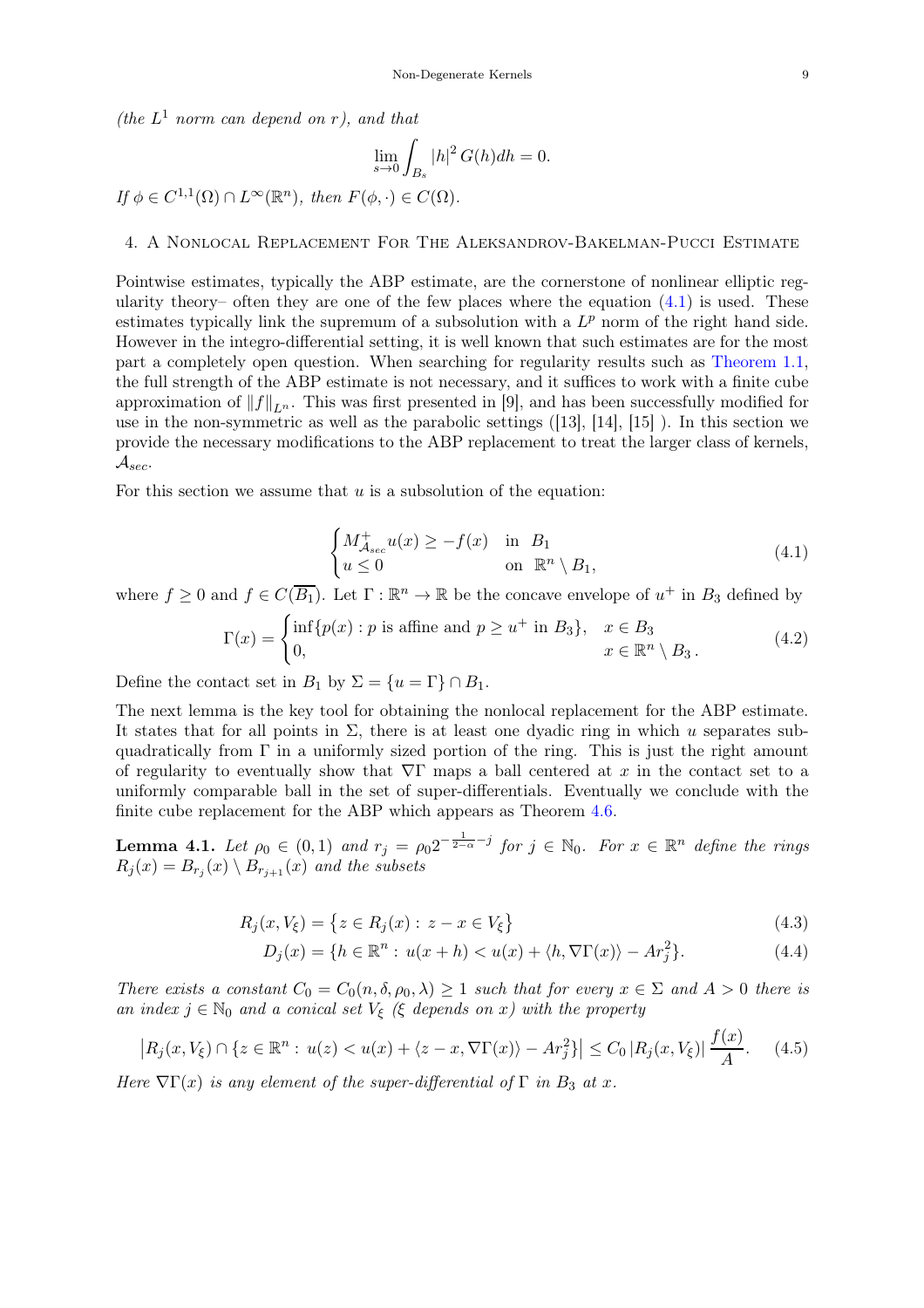**Remark.** Note that  $\nabla \Gamma(x) = \nabla u(x)$  for  $x \in \Sigma$  if u is differentiable at x.

Proof of [Lemma 4.1.](#page-8-1) Let  $x \in \Sigma$ . Since u can be touched by a supporting hyperplane p from above at x, [Proposition 3.1](#page-6-0) implies that  $M^+_{A_{\text{max}}}u(x)$  is defined classically and [Lemma 3.2](#page-6-1) [\(Remark 3.2\)](#page-6-4) guarantees that there exists a sector,  $V_{\xi}$  (depending on x) such that

$$
M^+_{\mathcal{A}_{sec}}u(x) = (2-\alpha)\int_{\mathbb{R}^n} (\Lambda(\delta_h^2 u(x))^+ - \lambda(\delta_h^2 u(x))^-\mathbb{1}_{V_{\xi}}(h))\,\mu(dh) \ge -f(x).
$$

Note that if both  $x + h \in B_3$  and  $x - h \in B_3$ , then

$$
\delta_h^2 u(x) = u(x+h) + u(x-h) - 2u(x) \le p(x+h) + p(x-h) - 2p(x) = 2p(x) - 2p(x) = 0.
$$

Moreover, if either  $x+h \notin B_3$  or  $x-h \notin B_3$ , then  $x+h \notin B_1$  and  $x-h \notin B_1$ . Thus  $u(x+h) \leq 0$ and  $u(x-h) \leq 0$ . Therefore  $\delta_h^2 u(x) \leq 0$  for  $h \in \mathbb{R}^n$ . Thus

$$
-f(x) \leq M^+_{\mathcal{A}_{sec}} u(x) \leq -(2-\alpha) \int_{B_{r_0}} \lambda \mathbb{1}_{V_{\xi}}(h) (\delta_h^2 u(x))^-\mu(dh).
$$

Recall  $r_0 = \rho_0 2^{-1/(2-\alpha)}$ . Since  $\bigcup^{\infty}$  $\bigcup_{j=0}$   $R_j(0, V_{\xi}) \subset B_{r_0}(0)$  and  $R_j(0, V_{\xi}) \cap R_l(0, V_{\xi}) = \emptyset$  for  $j \neq l$ , we obtain from the inequality above

<span id="page-9-0"></span>
$$
f(x) \ge (2 - \alpha)\lambda \sum_{j=0}^{\infty} \int_{R_j(0, V_{\xi})} \mathbb{1}_{V_{\xi}}(h) (\delta_h^2 u(x))^{-} \mu(dh).
$$
 (4.6)

We want to estimate the integrals appearing in  $(4.6)$ . First note that for  $h \in B_1$  $0 \leq (\delta_h^2 u(x))^- = -\delta_h^2 u(x) = -[u(x+h) - u(x) - \langle h, \nabla \Gamma(x) \rangle] - [u(x-h) - u(x) + \langle h, \nabla \Gamma(x) \rangle].$ Note that the two terms in the brackets above are nonpositive because of the concavity of Γ. We use the argument from above to estimate each integral in  $(4.6)$ :

$$
\int_{R_j(0,V_{\xi})} \mathbb{1}_{V_{\xi}}(h)(\delta_h^2 u(x))^-\mu(dh) \geq -\int_{R_j(0,V_{\xi})} \mathbb{1}_{V_{\xi}}(h)(u(x+h)-u(x)-\langle h,\nabla\Gamma(x)\rangle)\mu(dh).
$$

Let us assume that the assertion of [\(4.5\)](#page-8-3) fails for all rings, i.e. for every  $j \in \mathbb{N}_0$ 

$$
|R_j(x, V_{\xi}) \cap D_j(x)| > C_0 |R_j(x, V_{\xi})| \frac{f(x)}{A}, \qquad (4.7)
$$

where  $D_j(x)$  appears in [\(4.4\)](#page-8-4). Then

$$
- \int_{R_j(0,V_{\xi})} \mathbb{1}_{V_{\xi}}(h)(u(x+h) - u(x) - \langle h, \nabla \Gamma(x) \rangle) \mu(dh)
$$
  
\n
$$
\geq - \int_{R_j(0,V_{\xi}) \cap D_j(x)} \mathbb{1}_{V_{\xi}}(h)(u(x+h) - u(x) - \langle h, \nabla \Gamma(x) \rangle) \mu(dh)
$$
  
\n
$$
\geq Ar_j^2 \frac{1}{r_j^{n+\alpha}} |R_j(0,V_{\xi}) \cap D_j(x)| \geq C_0 |R_j(0,V_{\xi})| \frac{Af(x)}{Ar_j^{n+\alpha-2}} = c_1 C_0 f(x) r_j^{2-\alpha},
$$

where  $c_1 > 0$  depends on n and  $\delta$ . Therefore we obtain

$$
f(x) \ge c_1(2-\alpha)\lambda C_0 f(x) \sum_{j=0}^{\infty} r_j^{2-\alpha}
$$
  
= 
$$
\frac{c_1}{2} \rho_0^{2-\alpha} (2-\alpha)\lambda C_0 f(x) \sum_{j=0}^{\infty} (2^{-(2-\alpha)})^j
$$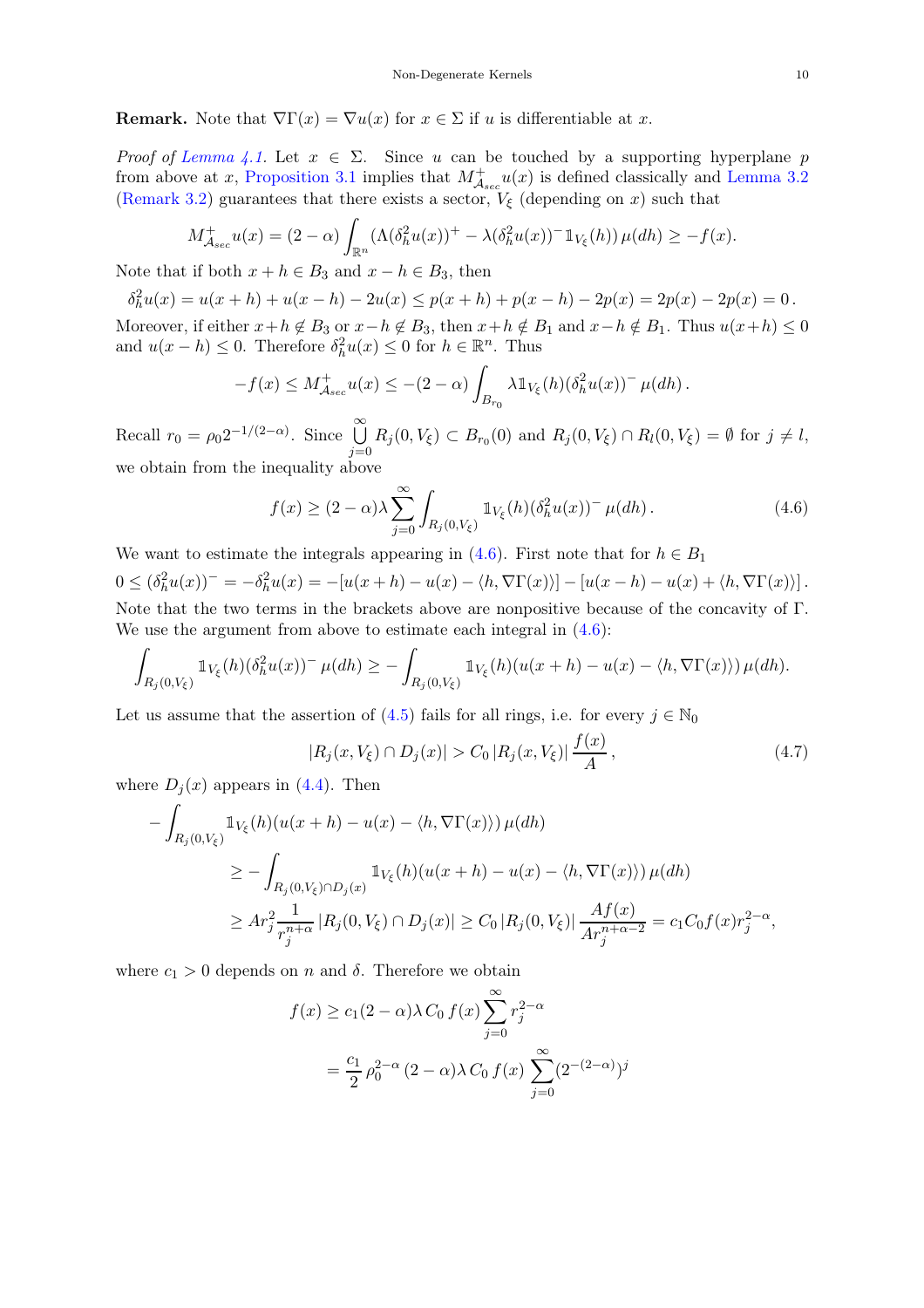$$
\geq \frac{c_1}{2}C_0 f(x)\lambda \rho_0^2 \frac{2-\alpha}{1-2^{-(2-\alpha)}} \geq c_2 C_0 f(x),
$$

with a positive constant  $c_2$  depending on  $n, \delta, \rho_0$  and  $\lambda$ . Note that  $c_2$  is independent of  $\alpha$ . By choosing  $C_0$  large enough, we obtain a contradiction, and hence  $(4.5)$  holds for at least one  $\Box$ 

The goal of the remainder of this section is to construct a specific covering of the contact set  ${u = \Gamma}$  by a finite number of cubes. We need the following lemma which relates a bound of concave functions in a portion of the ball to an estimate in the whole ball.

<span id="page-10-0"></span>**Lemma 4.2.** Define  $R = B_1 \setminus B_{1/2}$  and  $R(0, V_{\xi}) = R \bigcap V_{\xi}$ . There exists  $l = l(n, \delta) \in (0, \frac{1}{2})$  $(\frac{1}{2})$ and  $\varepsilon_0(n,\delta) > 0$  such that for every concave function  $G : B_1 \to \mathbb{R}$  and  $b > 0$  satisfying

$$
|\{z \in R(0, V_{\xi}) : G(z) < G(0) + \langle z, \nabla G(0) \rangle - b\}| \leq \varepsilon_0 |R(0, V_{\xi})|,
$$

the inequality

$$
G(y) \ge G(0) + \langle y, \nabla G(0) \rangle - b
$$

holds for every  $y \in B_l$ .

Remark. Note that the assertion of this result is weaker than the corresponding one of [\[9,](#page-24-0) Lemma 8.4. The uniform estimate only capturing  $y \in B_l$  is due to the geometric restriction imposed by the set  $V_{\xi}$ . Basically  $B_l$  is the largest sized ball contained in the convex hull of 1  $\frac{1}{2}V_{\xi} \bigcap B_{1/2}$ . See [\(3.6\)](#page-5-3) for  $\frac{1}{2}V_{\xi}$ .

Proof. We will prove this estimate in two steps. First we will show that in half of the sector, 1  $\frac{1}{2}V_{\xi}$  (see [\(3.6\)](#page-5-3)), the uniform estimate holds in  $B_{1/2}$ . Second we note that l can be the radius of the largest ball centered at 0 such that  $B_l \subset \text{hull}(B_{1/2} \cap \frac{1}{2}V_{\xi})$ .

We let  $y \in B_{1/2} \cap \frac{1}{2}V_{\xi}$  be generic. Choose  $l_0 \in (0, \frac{1}{2})$  $\frac{1}{2}$ ) sufficiently small such that one can find two points  $y_1$  and  $y_2$  in  $R(0, \frac{1}{2})$  $\frac{1}{2}V_{\xi}$  such that

<span id="page-10-1"></span>
$$
y=(y_1+y_2)/2
$$

and both  $B_{l_0}(y_1)$  and  $B_{l_0}(y_2)$ , are contained in  $R(0, V_{\xi})$ . We claim that  $\varepsilon_0$  can be chosen small enough, such that for every  $y \in B_{1/2} \cap \frac{1}{2}V_{\xi}$ ,  $y_1$  and  $y_2$  as above, and every  $b > 0$  satisfying

$$
|\{z \in R(0, V_{\xi}) : G(z) < G(0) + \langle z, \nabla G(0) \rangle - b\}| \leq \varepsilon_0 |R(0, V_{\xi})| \,,\tag{4.8}
$$

there will be two points  $z_1 \in B_{l_0}(y_1)$  and  $z_2 \in B_{l_0}(y_2)$  such that

(i)  $y = (z_1 + z_2)/2$ , (ii)  $G(z_1) \geq G(0) + \langle z_1, \nabla G(0) \rangle - b$ , and (iii)  $G(z_2) \geq G(0) + \langle z_2, \nabla G(0) \rangle - b.$ 

We prove the claim as follows: Choose  $\varepsilon_0$  sufficiently small such that

$$
\varepsilon_0 |R(0,V_{\xi})| < \frac{|B_{l_0}|}{2}.
$$

Let  $y \in B_{1/2} \cap R(0, V_{\xi})$  and  $y_1, y_2 \in R(0, V_{\xi})$  be arbitrary with  $y = (y_1 + y_2)/2$ . We define  $D_1 = \{z_1 \in B_{l_0}(y_1) : G(z_1) \ge G(0) + \langle z_1, \nabla G(0) \rangle - b\} \subset R(0, V_{\xi}),$  $D_2 = \{z_2 \in B_{l_0}(y_2) : G(z_2) \geq G(0) + \langle z_2, \nabla G(0) \rangle - b\} \subset R(0, V_{\xi}).$ 

Using [\(4.8\)](#page-10-1) and the choice of  $\varepsilon_0$  from above, we obtain  $|D_1| > \frac{|B_{l_0}|}{2}$  and  $|D_2| > \frac{|B_{l_0}|}{2}$ . It is clear that for every point  $z_1 \in B_{l_0}(y_1)$  there exists a point  $z_2 \in B_{l_0}(y_2)$  such that  $y = \frac{z_1+z_2}{2}$ .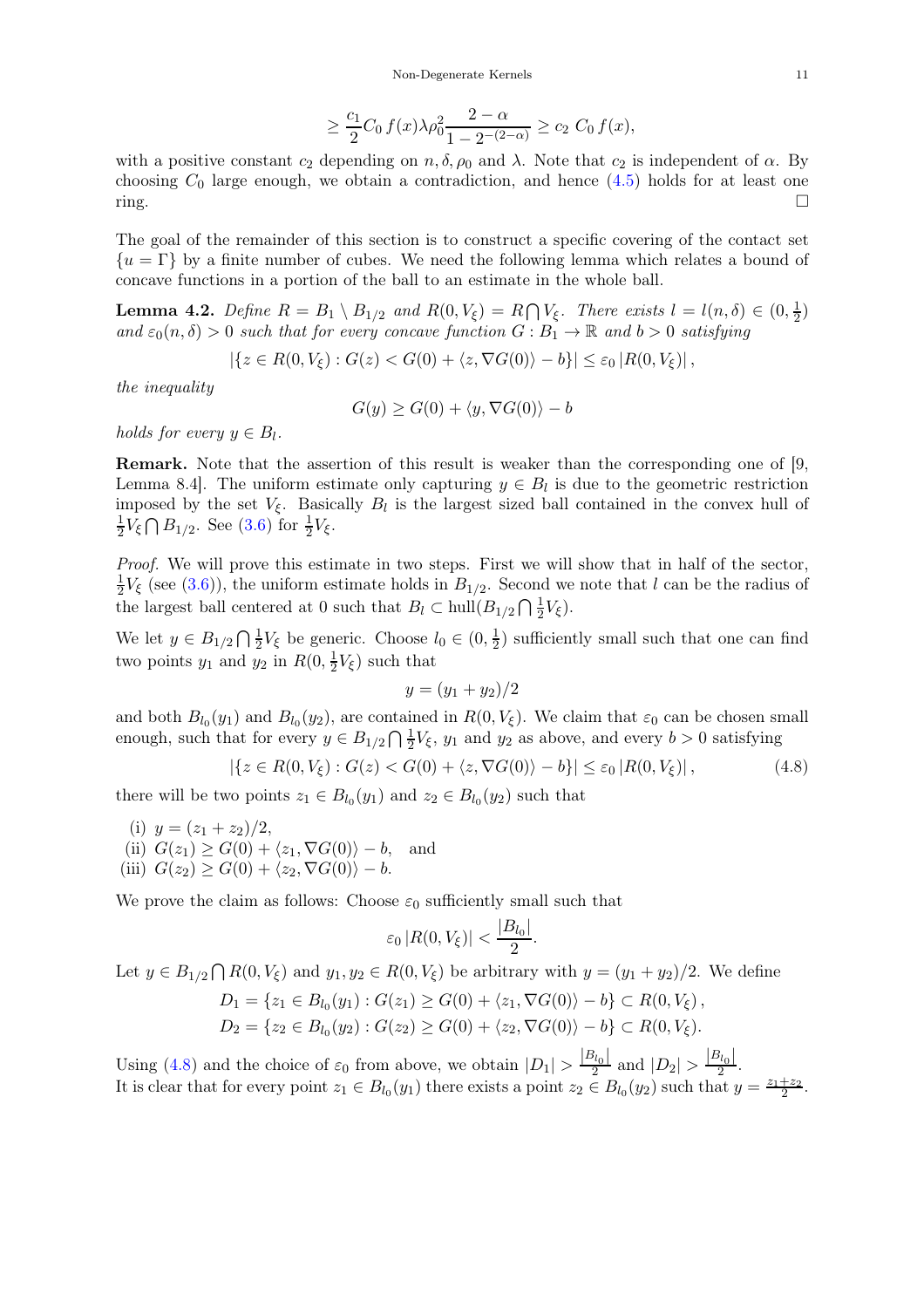We want to find points  $z_1 \in D_1$  and  $z_2 \in D_2$  such that  $y = \frac{z_1+z_2}{2}$ . Let us assume that this is not possible. Hence, for every  $z_1 \in D_1$  we find a point  $z_2 \in B_{l_0}(y_2) \setminus D_2$  such that  $y = \frac{z_1+z_2}{2}$ . This implies that

$$
|B_{l_0}(y_2) \setminus D_2| \ge |D_1| > \frac{|B_{l_0}|}{2}.
$$

This is a contradiction to the fact that  $|D_2| > \frac{|B_{l_0}|}{r^2}$ . This proves our claim. For  $z_1 \in B_{l_0}(y_1)$  and  $z_2 \in B_{l_0}(y_2)$  satisfying (i)-(iii) we finally have

$$
G(y) = G\left(\frac{z_1 + z_2}{2}\right) \ge \frac{1}{2}G(z_1) + \frac{1}{2}G(z_2)
$$
  
\n
$$
\ge G(0) + \frac{1}{2}\langle z_1 + z_2, \nabla G(0) \rangle - b = G(0) + \langle y, \nabla G(0) \rangle - b.
$$

Now to conclude the second step, we simply remark that by concavity the bound must hold for all y in the convex hull of  $B_{1/2} \cap \frac{1}{2}V_{\xi}$ . Thus taking l to be the radius of the largest ball contained in the convex hull, we have the estimate for the decay of G for all  $y \in B_l$ .  $\Box$ 

By a simple scaling argument we get [Lemma 4.2](#page-10-0) for every ball:

<span id="page-11-0"></span>Corollary 4.3. For 
$$
x \in \mathbb{R}^n
$$
 and  $r > 0$  define  $R_r(x) = B_r(x) \setminus B_{r/2}(x)$  and the subset  

$$
R_r(x, V_{\xi}) = \{ y \in R_r(x) : (y - x) \in V_{\xi} \}.
$$

For every concave function  $G: B_r(x) \to \mathbb{R}$  and  $b > 0$  satisfying

$$
|\{z \in R_r(x, V_\xi) : G(z) < G(x) + \langle z - x, \nabla G(x) \rangle - b\}| \leq \varepsilon_0 \left| R_r(x, V_\xi) \right|,\tag{4.9}
$$

the inequality

$$
G(y) \ge G(x) + \langle y - x, \nabla G(x) \rangle - b
$$

holds for every  $y \in B_{lr}(x)$ , where  $\varepsilon_0$  and l are as in [Lemma 4.2.](#page-10-0)

[Corollary 4.3](#page-11-0) and [Lemma 4.1](#page-8-1) lead to the following result. The proof is obtained in the same way as in [\[9,](#page-24-0) Corollary 8.5]:

<span id="page-11-3"></span>**Corollary 4.4.** Let  $\rho_0 \in (0,1)$  be arbitrary and  $\varepsilon_0$ , l be as in [Corollary 4.3.](#page-11-0) There exists a constant  $C_1 = C_1(n, \delta, \rho_0, \lambda) \ge 1$  and for every  $x \in \Sigma$  there is radius  $r \in (0, \rho_0 2^{-1/(2-\alpha)})$  and a sector,  $V_{\xi}$ , (both depending on x) such that

$$
\frac{\left| \left\{ y \in R_r(x, V_{\xi}) : u(y) < u(x) + \langle y - x, \nabla \Gamma(x) \rangle - C_1 f(x) (l r)^2 \right\} \right|}{|R_r(x, V_{\xi})|} \leq \varepsilon_0 \tag{4.10}
$$

and

<span id="page-11-2"></span><span id="page-11-1"></span>
$$
\left|\nabla\Gamma(B_{lr/2}(x))\right| \le (8C_1)^n f(x)^n \left|B_{lr/2}(x)\right| \,,\tag{4.11}
$$

where  $R_r(x, V_{\xi})$  is defined as in [Corollary 4.3.](#page-11-0)

*Proof.* Let  $x \in \Sigma$  be fixed. Because of Lemma [4.1](#page-8-1) there is a constant  $C_0 = C_0(n, \delta, \rho_0, \lambda) \ge 1$ and for every  $A > 0$  there exists some  $r \in (0, \rho_0 2^{-1/(2-\alpha)})$  and a sector  $V_{\xi}$  such that

$$
\left| \{ y \in R_r(x, V_{\xi}) : u(y) < u(x) + \langle y - x, \nabla \Gamma(x) \rangle - Ar^2 \} \right| \le C_0 \frac{f(x)}{A} \left| R_r(x, V_{\xi}) \right|.
$$
\nBy choosing  $A = \frac{C_0 f(x)}{\varepsilon_0}$  we obtain (4.10), where  $C_1 = \frac{C_0}{\varepsilon_0 l^2}$ .

 $\frac{f(x)}{\varepsilon_0}$  we obtain [\(4.10\)](#page-11-1), where  $C_1 = \frac{C_0}{\varepsilon_0 l^2}$  $\frac{C_0}{\varepsilon_0 l^2}.$ Now let us prove [\(4.11\)](#page-11-2). First note that for every  $b > 0$  the set  $\{y \in \mathbb{R}^n : \Gamma(y) < \Gamma(x) +$  $\langle y-x, \nabla \Gamma(x) \rangle - b$  is a subset of  $\{y \in \mathbb{R}^n : u(y) < u(x) + \langle y-x, \nabla \Gamma(x) \rangle - b\}$ . Using this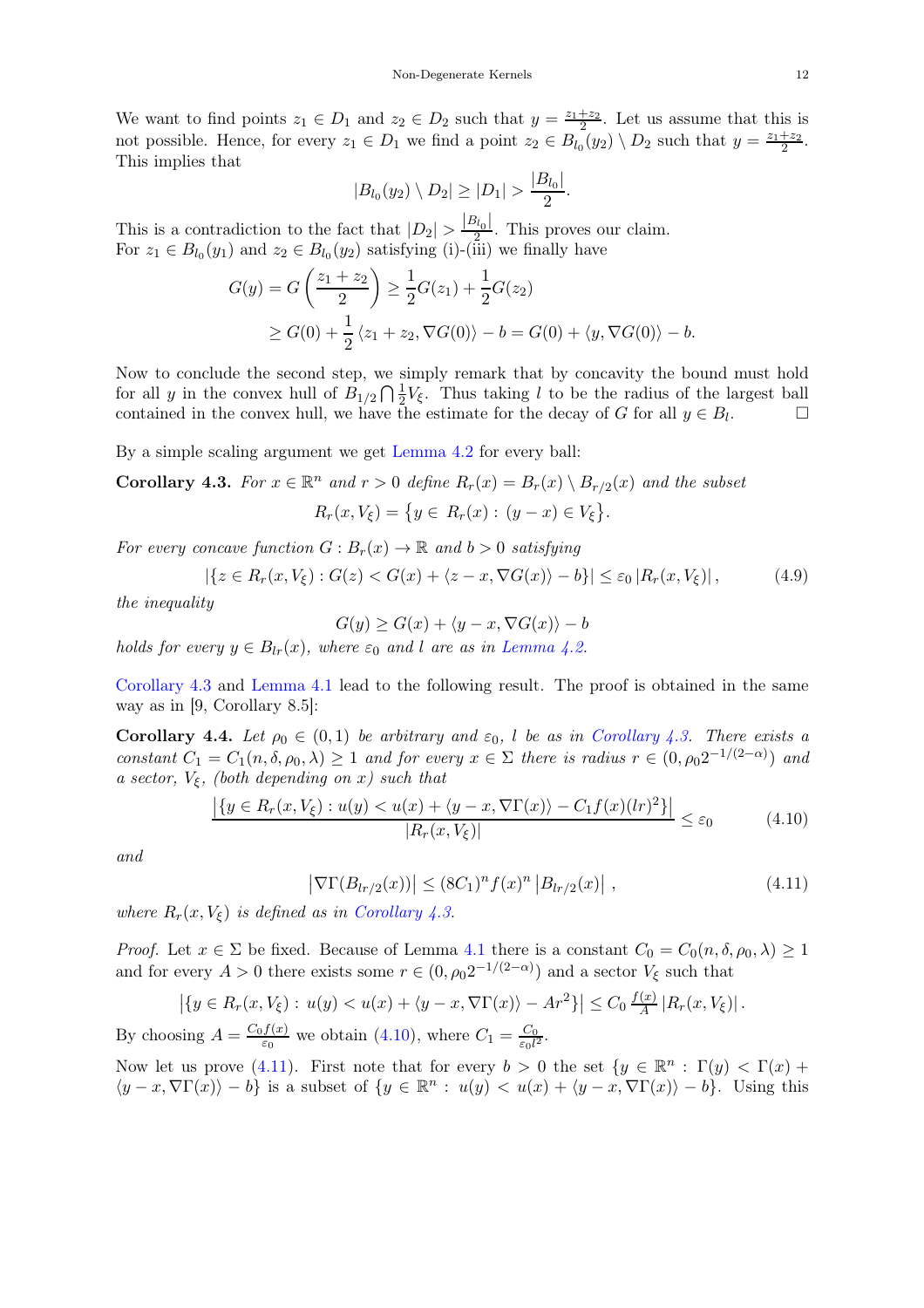relation and [\(4.10\)](#page-11-1) we conclude that there is a constant  $C_1 = C_1(n, \delta, \rho_0, \lambda) \geq 1$  and some  $r \in (0, \rho_0 2^{-1/(2-\alpha)})$  such that

$$
\frac{\left|\left\{y \in R_r(x, V_\xi) : \Gamma(y) < \Gamma(x) + \langle y - x, \nabla \Gamma(x) \rangle - C_1 f(x) (l r)^2\right\}\right|}{|R_r(x, V_\xi)|} \leq \varepsilon_0. \tag{4.12}
$$

Because of the concavity of  $\Gamma$  and [\(4.12\)](#page-12-0), we may apply [Corollary 4.3](#page-11-0) for  $G = \Gamma$  and  $b =$  $C_1 f(x)(lr)^2$ . We obtain

$$
\Gamma(y) \ge \Gamma(x) + \langle y - x, \nabla \Gamma(x) \rangle - C_1 f(x) (l r)^2
$$

for every  $y \in B_{lr}(x)$ . At the same time,

<span id="page-12-0"></span>
$$
\Gamma(y) \le \Gamma(x) + \langle y - x, \nabla \Gamma(x) \rangle
$$

for every  $y \in B_{lr}(x)$  because of the concavity of Γ. Hence,

$$
|\Gamma(y) - \Gamma(x) - \langle y - x, \nabla \Gamma(x) \rangle| \le C_1 f(x) (l r)^2 \text{ for every } y \in B_{l r}(x).
$$
 (4.13)

Recall that f is a positive function. [Lemma 4.5\(](#page-12-1)ii) – presented below – completes the proof.  $\Box$ 

<span id="page-12-1"></span>**Lemma 4.5.** (i) Let  $G : B_R \to \mathbb{R}$  be a concave function. Then

<span id="page-12-2"></span>
$$
\sup_{y \in B_{R/2}} |\nabla G(y)| \le \frac{4}{R} \sup_{y \in B_R} |G(y)| . \tag{4.14}
$$

(ii) Let  $G : B_R \to \mathbb{R}$  be a concave function satisfying

$$
|G(y) - G(0) - \langle y, \nabla G(0) \rangle| \le KR^2
$$
\n(4.15)

for every  $y \in B_R$  with some  $K > 0$ . Then

<span id="page-12-3"></span>
$$
\left| \nabla G(B_{R/2}) \right| \le (8K)^n \left| B_{R/2} \right| \,. \tag{4.16}
$$

*Proof.* (i) It is sufficient to prove [\(4.14\)](#page-12-2) for  $R = 1$ . Set  $M = \sup_{y \in B_1} |G(y)|$ . Let  $y \in B_{1/2}$ . Given  $h \neq 0$ , choose  $s < 0 < t$  such that  $|y + sh| = |y + th| = 1$ . Then

$$
-M \le G(y + sh) \le G(y) + \langle sh, \nabla G(y) \rangle \le M + \langle sh, \nabla G(y) \rangle \text{ and } |sh| \ge \frac{1}{2}.
$$

The same estimates hold when  $s$  is replaced by  $t$ . Therefore we obtain

$$
\langle \nabla G(y), h \rangle \le -\frac{2M}{s} \le 4M \, |h| \quad \text{and} \quad \langle \nabla G(y), h \rangle \ge -\frac{2M}{t} \ge -4M \, |h| \, .
$$

As a consequence we deduce for every  $h \neq 0$  the estimate  $\frac{|\langle \nabla G(y), h \rangle|}{|h|} \leq 4M$ . Hence we obtain  $|\nabla G(y)| \leq 4M$ , which finishes the proof of [\(4.14\)](#page-12-2).

(ii) For  $y \in B_R$  define  $\hat{G}(y) = G(y) - G(0) - \langle y, \nabla G(0) \rangle$ .  $\hat{G}$  is a concave function in  $B_R$ . Let  $z \in B_{R/2}$ . Using [\(4.14\)](#page-12-2) and [\(4.15\)](#page-12-3) we obtain

$$
|\nabla G(z) - \nabla G(0)| = \left| \nabla \widehat{G}(z) \right| \leq \frac{4}{R} \sup_{y \in B_R} |G(y) - G(0) - \langle y, \nabla G(0) \rangle| \leq 4KR = 8K \frac{R}{2}.
$$

Therefore

$$
\nabla G(B_{R/2}) \subset B_{8K(R/2)}(\nabla G(0)) \text{ and } |\nabla G(B_{R/2})| \le (8K)^n |B_{R/2}|.
$$

As a consequence of [Corollary 4.4](#page-11-3) we derive a theorem which can be considered as a nonlocal finite cube substitute for the classical ABP estimate, cf. [\[12,](#page-24-1) Theorem 3.2] and [Corollary 4.7.](#page-14-1)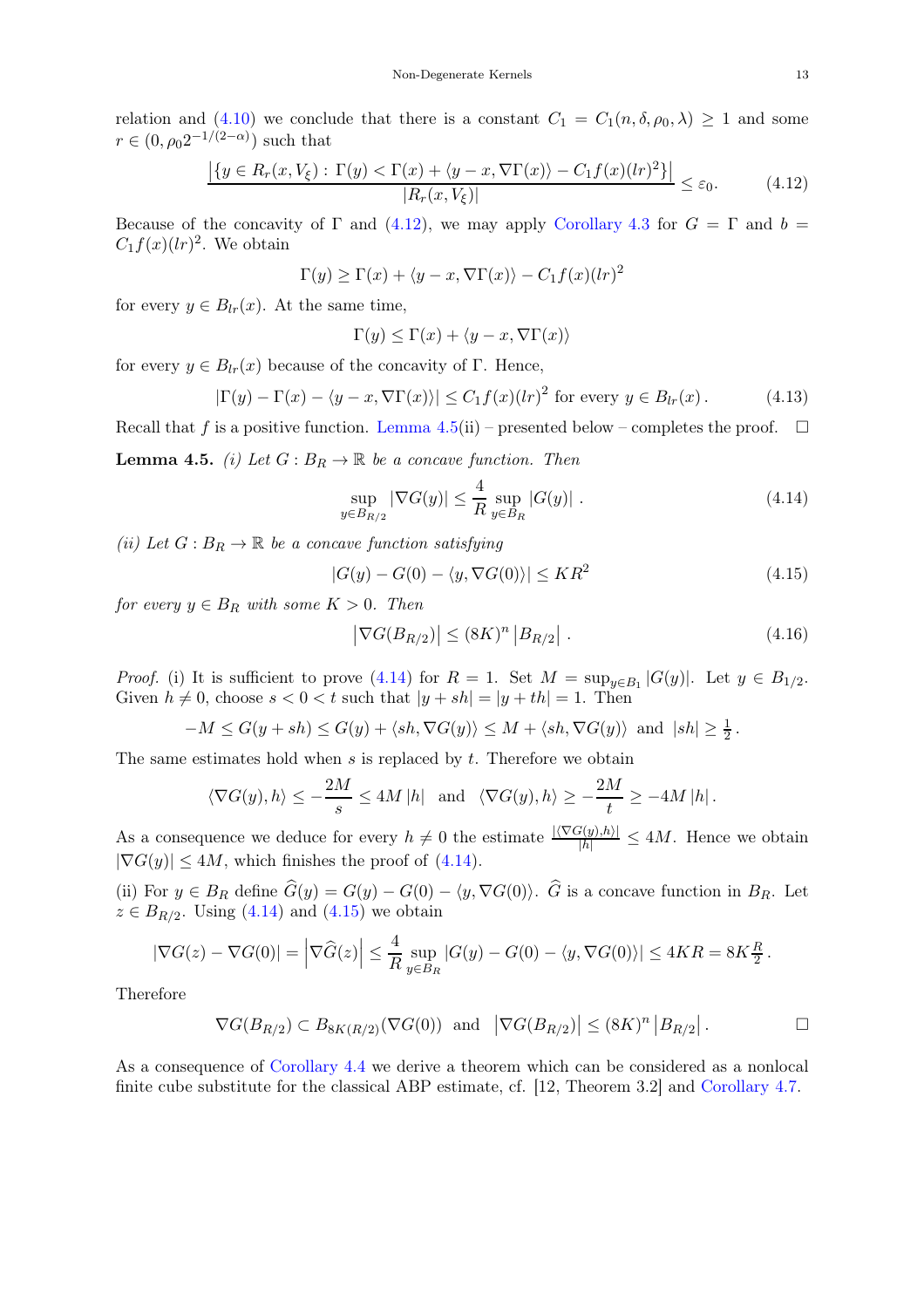<span id="page-13-0"></span>Theorem 4.6. Let  $l \in (0, \frac{1}{2})$  $\frac{1}{2}$ ) be as in [Corollary 4.4](#page-11-3) and assume  $0 < \rho_0 \leq \frac{1}{16}$  $\frac{l}{16n}$ . There are constants  $C_2 = C_2(\delta, \lambda, \rho_0, n) \ge 1$  and  $\nu = \nu(\delta, n) > 0$  and a disjoint family of open cubes  $(Q^{j})_{j=1,\dots,m}$ ,  $m \in \mathbb{N}$ , with diameters  $0 < d_j \leq \rho_0 2^{-1/(2-\alpha)}$  which covers the contact set  $\Sigma =$  ${u = \Gamma} \cap B_1$  such that the following properties hold for every  $j = 1, ..., m$ :

$$
(1) \ \Sigma \cap Q^{j} \neq \emptyset.
$$
  
\n
$$
(2) \ |\nabla \Gamma(\overline{Q^{j}})| \leq C_{2} (\sup_{\overline{Q^{j}}} f)^{n} |Q^{j}|.
$$
  
\n
$$
(3) \ |\{y \in \eta Q^{j} : u(y) \geq \Gamma(y) - C_{2} (\sup_{\overline{Q^{j}}} f) d_{j}^{2}\}| \geq \nu | \eta Q^{j} |, \text{ where } \eta = (1 + \frac{8}{l})\sqrt{n}.
$$

Proof. The proof follows the one of [\[9,](#page-24-0) Theorem 8.7]. In our context, the main constants additionally depend on  $\delta$ . Let  $C_1 = C_1(n, \delta, \rho_0, \lambda) \geq 1$  be as in [Corollary 4.4.](#page-11-3) Set  $c_1 =$  $(8C_1)^n$  and  $c_2 = 16C_1$ . We prove the assertion of the theorem with  $C_2 = c_1 \eta^n$  and  $\nu =$  $(1-l)\frac{|R(0,V_{\xi})|}{|B_1|}$  $\frac{(0,V_{\xi})|}{|B_1|}(8\sqrt{n})^{-n}$ , where  $R(0,V_{\xi})$  is as in [Lemma 4.2.](#page-10-0)

Let  $\mathcal{Q}_1$  be a finite disjoint family of open cubes Q with diameter  $d_1 = \rho_0 2^{-1/(2-\alpha)}$  and the property  $B_1 \subset \bigcup \overline{Q}$ . Let  $\mathcal{Q}'_1 \subset \mathcal{Q}_1$  be the subfamily of all cubes  $Q$  with  $\overline{Q} \cap \Sigma \neq \emptyset$ . We decompose every cube in  $Q'_1$  which does not satisfy both conditions (2) and (3) from above into  $2^n$  sub-cubes with half diameter. Now, let  $\mathcal{Q}_2$  be the family of these newly created sub-cubes plus those cubes from  $Q'_1$  that do satisfy both conditions (2) and (3) from above (and hence were not decomposed). We repeat this procedure and obtain a sequence of families

 $\mathcal{Q}_1, \mathcal{Q}_2, \mathcal{Q}_3, \ldots$ 

We claim that there is an index  $k \in \mathbb{N}$  with  $\mathcal{Q}_k = \mathcal{Q}_{k+i}$  for all  $i \in \mathbb{N}$ . In this case, we set  $m = \#\mathcal{Q}_k.$ 

Let us assume that no such index  $k \in \mathbb{N}$  exists. Then there exists a sequence of cubes  $Q^j$  with diameter  $d_j$  such that  $d_j = 2^{-j+1}d_1$  and for every  $j \in \mathbb{N}$  the following conditions hold:

- $Q^j \supset Q^{j+1}$ .
- $Q^j \cap \Sigma \neq \emptyset$ .
- $Q^j$  violates (2) or (3).

Let  $x_0 \in \mathbb{R}^n$  satisfy  $\{x_0\} = \bigcap_{i \in \mathbb{N}}$  $j\in\mathbb{N}$  $Q^j$ . Firstly, we claim  $x_0 \in \Sigma = \{u = \Gamma\} \cap B_1$ . It is sufficient to prove  $x_0 \in \{u = \Gamma\}$ . Note that there is a sequence  $(x_j)_{j \in \mathbb{N}}$  with  $x_0 = \lim_{j \to \infty} x_j$  and  $x_j \in Q^j \cap \Sigma$ for every  $j \in \mathbb{N}$ , and hence  $x_0 \in \Sigma$  since  $\Sigma$  is closed.

We now derive a contradiction by showing that one of the cubes  $Q<sup>j</sup>$  from above satisfies (2) and (3). Using [Corollary 4.4,](#page-11-3) there is a number r with  $0 < r < \rho_0 2^{-1/(2-\alpha)}$  such that

$$
\frac{|\{y \in R(x_0, V_{\xi}) : u(y) < u(x_0) + \langle y - x_0, \nabla \Gamma(x_0) \rangle - C_1 f(x_0)(\ln^2)\}|}{|R(x_0, V_{\xi})|} \le l \tag{4.17}
$$

and

<span id="page-13-3"></span><span id="page-13-1"></span>
$$
\left|\nabla\Gamma(B_{lr/2}(x_0))\right| \le c_1 f(x_0)^n \left|B_{lr/2}(x_0)\right|.
$$
\n(4.18)

Fix an index  $j_0 \in \mathbb{N}$  such that  $\frac{lr}{4} \leq d_{j_0} < \frac{lr}{2}$  $\frac{dr}{2}$ . Therefore

<span id="page-13-2"></span>
$$
B_{lr/2}(x_0) \supset \overline{Q^{j_0}}, \quad B_r(x_0) \subset \eta Q^{j_0} \subset B_3. \tag{4.19}
$$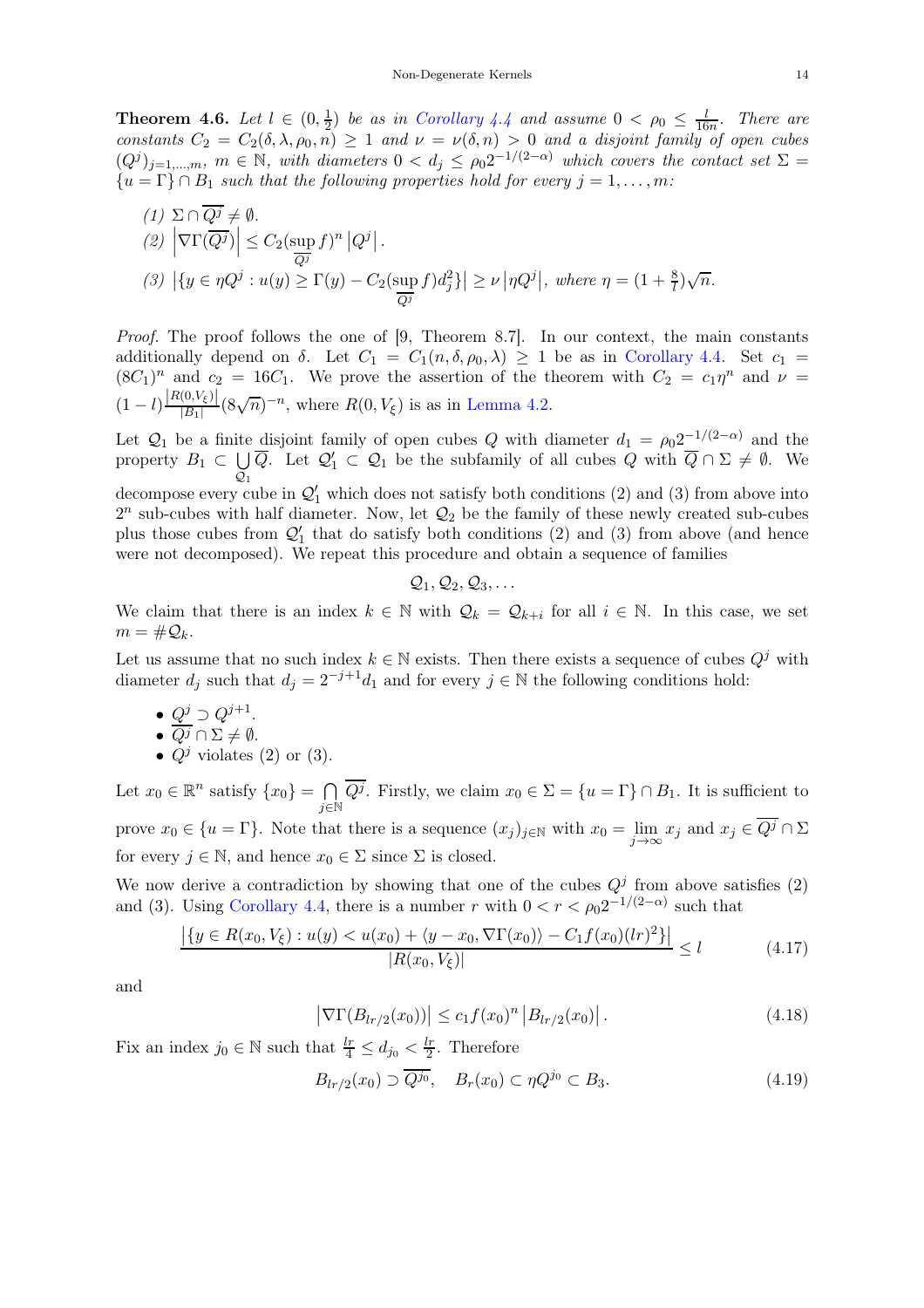Note that  $\Gamma(y) \le u(x_0) + \langle y - x_0, \nabla \Gamma(x_0) \rangle$  in  $B_3$ . Recall  $\eta = (1 + \frac{8}{l})\sqrt{n}$ . Using [\(4.17\)](#page-13-1), [\(4.19\)](#page-13-2) and the relation between  $d_{j_0}$  and r, we obtain

$$
\begin{aligned} \left| \{ y \in \eta Q^{j_0} : u(y) \ge \Gamma(y) - C_2(\sup \frac{1}{Q^{j_0}} f) d_{j_0}^2 \} \right| \\ &\ge \left| \{ y \in \eta Q^{j_0} : u(y) \ge u(x_0) + \langle y - x_0, \nabla \Gamma(x_0) \rangle - c_2 f(x_0) \frac{(lr)^2}{16} \} \right| \\ &\ge \left| \{ y \in R(x_0, V_\xi) : u(y) \ge u(x_0) + \langle y - x_0, \nabla \Gamma(x_0) \rangle - C_1 f(x_0) (lr)^2 \} \right| \\ &\ge \left| R(x_0, V_\xi) \right| - l \left| R(x_0, V_\xi) \right| = (1 - l) \left| R(x_0, V_\xi) \right| \ge \nu \left| \eta Q^{j_0} \right| . \end{aligned}
$$

Moreover, using  $(4.18)$  and  $(4.19)$ , we obtain

$$
\left|\nabla\Gamma(\overline{Q^{j_0}})\right| \leq \left|\nabla\Gamma(B_{lr/2}(x_0))\right| \leq c_1 f(x_0)^n \left|B_{lr/2}(x_0)\right| \leq c_1 (\sup_{\overline{Q^{j_0}}} f)^n \left|\eta Q^{j_0}\right| = C_2 (\sup_{\overline{Q^{j_0}}} f)^n \left|Q^{j_0}\right|.
$$

Therefore  $Q^{j_0}$  satisfies  $(1) - (3)$  with  $C_2, \nu$  from above. Contradiction.

The following corollary can be seen as a discretized version of the Aleksandrov-Bakelman-Pucci estimate  $[12,$  Theorem 3.2 in our setting. Note that the index m in the assertion below depends on  $\alpha$  with  $m \to +\infty$  for  $\alpha \to 2-$ .

<span id="page-14-1"></span>**Corollary 4.7.** Under the assumptions of Theorem  $4.6$  we have

$$
\sup_{B_1} u^+ \leq C_3 \bigg( \sum_{j=1}^m (\sup_{Q^j} f)^n |Q^j| \bigg)^{1/n},
$$

with  $m \in \mathbb{N}$ ,  $(Q^j)$  as in [Theorem 4.6](#page-13-0) and  $C_3 = C_3(n, \delta, \rho_0, \lambda) \ge 1$ .

*Proof.* Set  $S = \sup_{B_1} u^+$ . Since  $u^+ = 0$  in  $\mathbb{R}^n \setminus B_1$  and u is upper semicontinuous, there is  $x_0 \in B_1$  with  $S = u^+(x_0)$ . Using the geometric argument given in the proof of [\[17,](#page-24-2) Lemma 9.2] we deduce

$$
B_{S/4} \subset \nabla \Gamma(B_1) \quad \Rightarrow \quad S^n \leq c_1 |\nabla \Gamma(B_1)| \ ,
$$

with some constant  $c_1 = c_1(n) \geq 1$ . Part (2) of [Theorem 4.6](#page-13-0) now implies

$$
\sup_{B_1} u^+ \le c_1^{1/n} |\nabla \Gamma(B_1)|^{1/n} = c_1^{1/n} |\nabla \Gamma(B_1 \cap \{u = \Gamma\})|^{1/n} \le C_3 \left(\sum_{j=1}^m (\sup_{Q^j} f)^n |Q^j|\right)^{1/n},
$$

where  $C_3 \geq 1$  depends only on n,  $\delta$ ,  $\rho_0$  and  $\lambda$ . Here, we have used the fact that

$$
\nabla \Gamma(B_1 \cap \{u = \Gamma\}) = \nabla \Gamma(B_1),\tag{4.20}
$$

<span id="page-14-0"></span>which follows from [\(4.2\)](#page-8-5) and the properties  $u \leq 0$  in  $\mathbb{R}^n \setminus B_1$  and  $u^+ \not\equiv 0$ .

### 5. A Special Bump Function

In this section we construct a special function with the properties as the one in [\[12,](#page-24-1) Lemma 4.1]. We will use this function in Section [6](#page-19-0) in combination with the ABP substitute from the previous section. The construction is based on an idea used in [\[9\]](#page-24-0), but differs significantly to deal with the fact that the mass of the kernels,  $K(y)$ , could be concentrated on only a small sector,  $V_{\xi}$ . This special function will appear at the end of this section in Corollary [5.4.](#page-19-1)

To begin, we will consider a two parameter family of functions  $f_{\gamma,p} \in C^{1,1}(\mathbb{R}^n)$  given by

$$
f_{\gamma,p}(y) = \hat{f}(|y|)
$$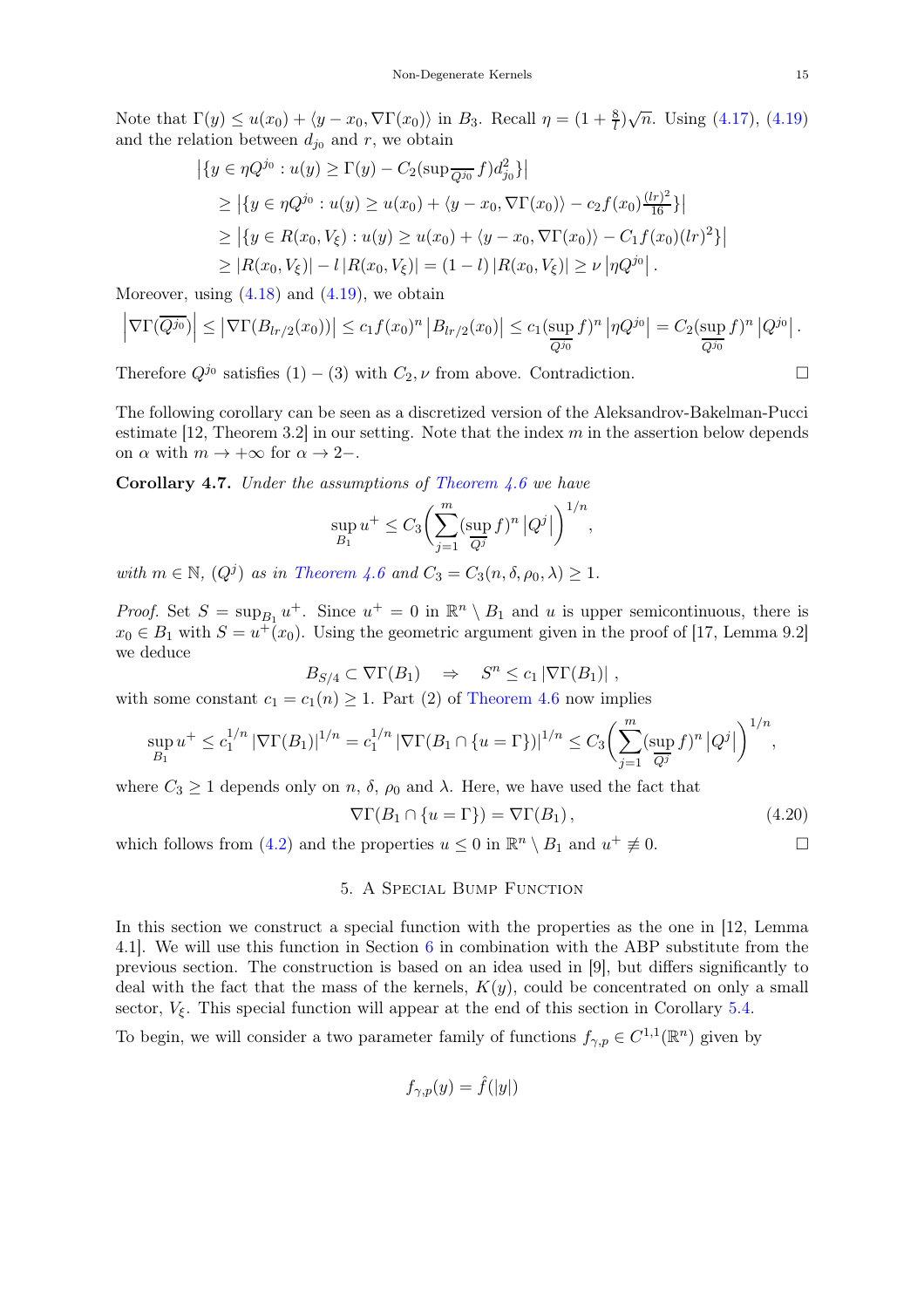and

$$
\hat{f}(r) = \begin{cases}\nr^{-p} & \text{if } r \ge 1 - \frac{C_4}{2} \\
m_{\gamma, p}(r) & \text{if } 1 - C_4 \le r \le 1 - \frac{C_4}{2} \\
\gamma^{-p} & \text{if } r \le 1 - C_4.\n\end{cases}
$$
\n(5.1)

Here we choose to take the middle function,  $m_{\gamma,p}$ , so that  $\hat{f}$  is  $C^{1,1}(\mathbb{R}^n)$  and monotone decreasing for  $r \in [0,\infty)$ . The value of  $C_4 \in (0,1)$  depends only on  $\delta$  via the opening of the sectors,  $V_{\xi}$ , and is chosen so that for some universal  $\mu_0 > 0$ 

for all 
$$
\xi \in \mathbb{S}^{n-1}
$$
,  $|\{y \in V_{\xi} : e_1 + y \in B_{1-C_4}(0)\}| \ge \mu_0$ . (5.2)

The special function will be constructed in two phases. First in Lemma [5.2](#page-16-0) we will find a value of p large enough that we can make  $M_{A_{sec}}^- f_{\gamma,p} \ge 0$  for all  $\alpha$  near 2. Then in Lemma [5.3](#page-18-0) we take  $\gamma$  small enough to cover the range of  $\alpha$  down to  $\alpha_0$ . Before we get to those results, we note a couple of useful properties of the family  $\{f_{\gamma,n}\}.$ 

<span id="page-15-1"></span>Note 5.1. If  $\gamma_1 < \gamma_2$  and p is fixed, then for all y

$$
f_{\gamma_1,p}(y) \geq f_{\gamma_2,p}(y),
$$
 and the two functions are equal when  
  $|y| \geq 1 - \frac{C_4}{2},$  hence

$$
M^-_{\mathcal{A}_{sec}} f_{\gamma_1, p}(x) \geq M^-_{\mathcal{A}_{sec}} f_{\gamma_2, p}(x),
$$

for all  $|x| \geq 1 - \frac{C_4}{2}$  $\frac{24}{2}$ .

We also record a useful reduction for the computations.

<span id="page-15-0"></span>**Lemma 5.1** ([\[9,](#page-24-0) p.623]). Let  $f = f_{\gamma,p}$ . If  $M_{A_{sec}}^- f(e_1) \ge 0$ , then  $M_{A_{sec}}^- f(x) \ge 0$  for all  $|x| \ge 1$ .

*Proof of Lemma [5.1.](#page-15-0)* First, we note that  $M_{A_{sec}}^-$  is rotationally invariant due to the definition of  $\mathcal{A}_{sec}$  (it could fail to be rotationally invariant if  $\mathcal{A}_{sec}$  was a smaller collection of kernels). Therefore by the radial symmetry of  $f$  we see that

$$
M_{A_{sec}}^- f(x) = M_{A_{sec}}^- f(|x| \, e_1)
$$

for all  $x \in \mathbb{R}^n$  for which  $M_{A_{sec}}^-$  is well defined.

Second, we use [Note 5.1](#page-15-1) to reduce the calculation to the lowest value of  $\gamma$ , say  $\gamma_0$  which will be fixed below (in fact  $\gamma_0 = 1$  will suffice). Indeed, assuming we have proved that

$$
M^-_{\mathcal{A}_{sec}} f_{\gamma_0, p}(x) \ge 0,
$$

then note [5.1](#page-15-1) gives that for all  $\gamma < \gamma_0$ 

$$
M^-_{\mathcal{A}_{sec}} f_{\gamma,p}(x) \ge M^-_{\mathcal{A}_{sec}} f_{\gamma_0,p}(x).
$$

Third we see that if

$$
\tilde{f}(x) = c^p f(cx),
$$

then whenever  $c > 1$  and  $|x| > 1 - \frac{C_4}{2}$ 2

$$
\tilde{f}(x) = c^p |cx|^{-p} = f(x),
$$

and one can check that  $\tilde{f}(x) \geq f(x)$  for all x.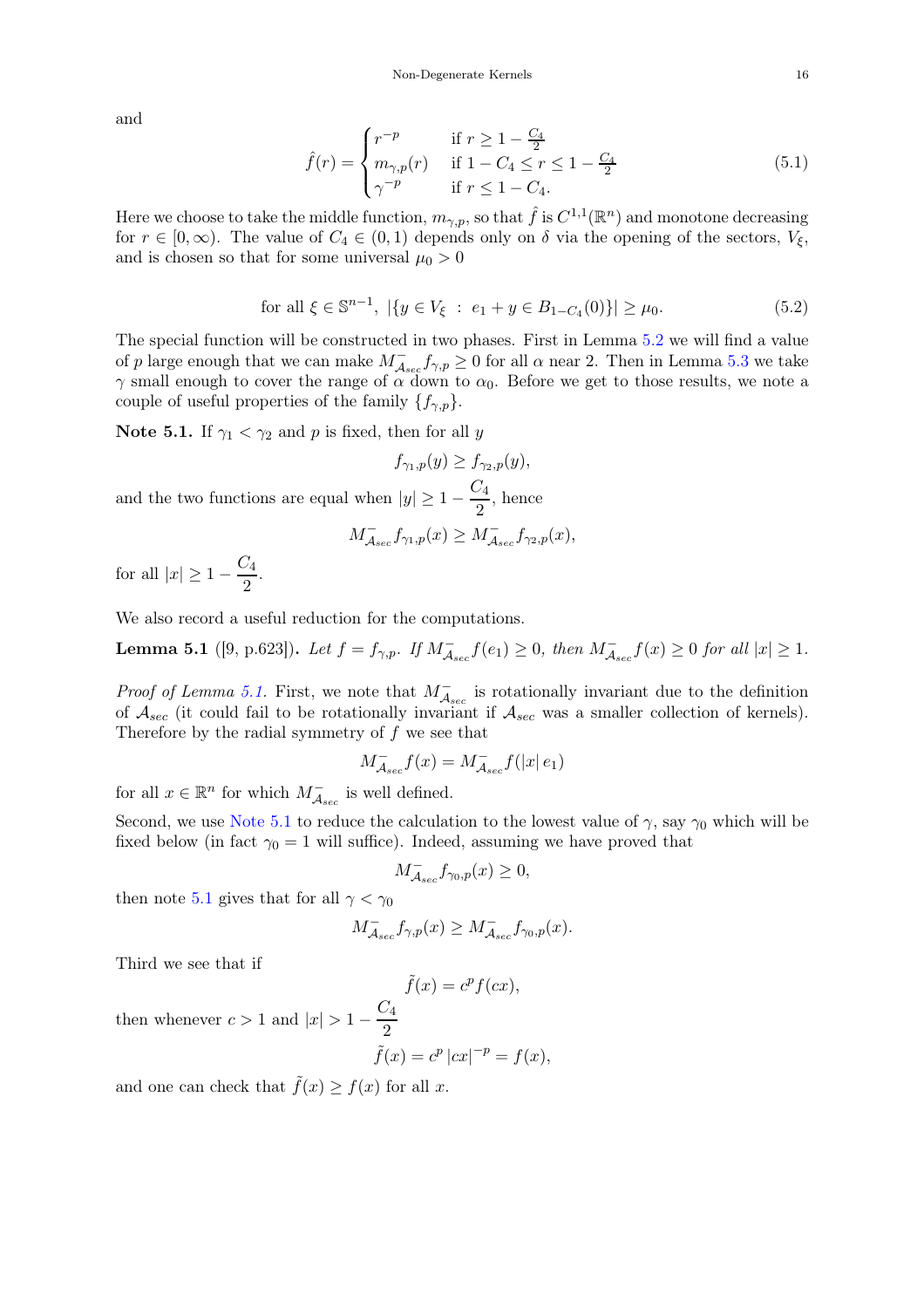To conclude, let  $x_0 = |x_0| e_1$  be fixed, and let  $c = |x_0|$ . Then we note that (using  $f(x) =$  $c^{-p}\tilde{f}(\frac{x}{c}$  $\frac{x}{c})$ 

$$
M_{A_{sec}}^- f_{\gamma_0, p}(x_0) = M_{A_{sec}}^- c^{-p} \tilde{f}(\frac{.}{c})(x_0)
$$
  
=  $c^{-p} c^{-\alpha} M_{A_{sec}}^- \tilde{f}(\frac{x_0}{c})$   
 $\geq c^{-p-\alpha} M_{A_{sec}}^- f(\frac{x_0}{c})$   
=  $c^{-p-\alpha} M_{A_{sec}}^- f(e_1)$   
 $\geq 0$  (by assumption).

 $\Box$ 

<span id="page-16-0"></span>**Lemma 5.2.** Let  $\gamma_0 = 1$  be fixed. Then, there exists a  $p_0$  and an  $\alpha_1$ , depending only on  $\gamma_0$ ,  $C_0$ ,  $\delta$ ,  $n$ ,  $\lambda$ ,  $\Lambda$ , such that

$$
M_{A_{sec}}^- f_{\gamma 0, p}(x) \ge 0 \quad \text{for all} \quad |x| > 1,
$$

for all orders,  $\alpha \in (\alpha_1, 2)$ .

*Proof of Lemma [5.2.](#page-16-0)* We first note that by Lemma [5.1,](#page-15-0) it suffices to estimate only  $M_{A_{sec}}^{\dagger} f(e_1)$ . Let K be any kernel in  $A_{sec}$ . In the end of the proof, no constants will depend on this particular K. Let  $\mathbb{1}_{\xi}$  be its corresponding lower bound sector. Let us drop the parameters  $\gamma, p$  from f for ease of notation. We will first include some preliminary calculations and choices of constants. Then at the end, we put all of these calculations together to conclude the lemma.

For this part of the construction of the special function,  $\alpha$  will be close to 2, and therefore it is the local behavior of  $f$  which is essential. We start by focusing on the contribution to  $M_{A_{sec}}^- f(e_1)$  given by the integration for  $h \in B_r$ . We make an important emphasis that for each  $\gamma, p, \alpha$  there is a direction which optimizes  $M_{A_{sec}}^{\dagger} f(e_1)$  which depends on all of  $\gamma, p$ , and  $\alpha$  via [\(3.8\)](#page-6-3). Let us call that direction  $\xi$  throughout, but with the understanding that it depends on  $\gamma, p, \alpha$ . None of the estimates we prove will depend at all on the specific choice of  $\xi$ – they will only depend on the opening of the sector,  $\delta$ , and the other universal parameters.

Whenever  $r < \frac{C_4}{2}$  $\frac{24}{2}$ , then the inequality ([\[9,](#page-24-0) p.624]) holds

<span id="page-16-1"></span>
$$
\delta_h^2 f(e_1) \ge p \left( (-|h|^2 + (p+2)(h_1)^2 - \frac{1}{2}(p+2)(p+4)(h_1)^2 |h|^2) \right). \tag{5.3}
$$

Therefore we fix let  $r_0 = \frac{C_4}{2}$  for the remaining calculations. Next we observe if  $h \in \mathbb{R}^n \setminus B_{r_0}$ , then

<span id="page-16-2"></span>
$$
\delta_h^2 f(e_1) \ge 2(\inf(f) - f(e_1)) = -2. \tag{5.4}
$$

We can thus conclude a bound from below on the contribution outside of  $B_{r_0}$ ,

$$
(2-\alpha)\int_{\mathbb{R}^n\setminus B_{r_0}} -\Lambda(\delta_h^2 f(e_1))^+ + \lambda \mathbb{1}_{V_{\xi}}(\delta_h^2 f(e_1))^-\mu(dh) \ge (2-\alpha)\int_{\mathbb{R}^n\setminus B_{r_0}} -\Lambda(\delta_h^2 f(e_1))^-\mu(dh)
$$

$$
\ge (-2)(2-\alpha)\int_{\mathbb{R}^n\setminus B_{r_0}} \Lambda \mu(dh). \quad (5.5)
$$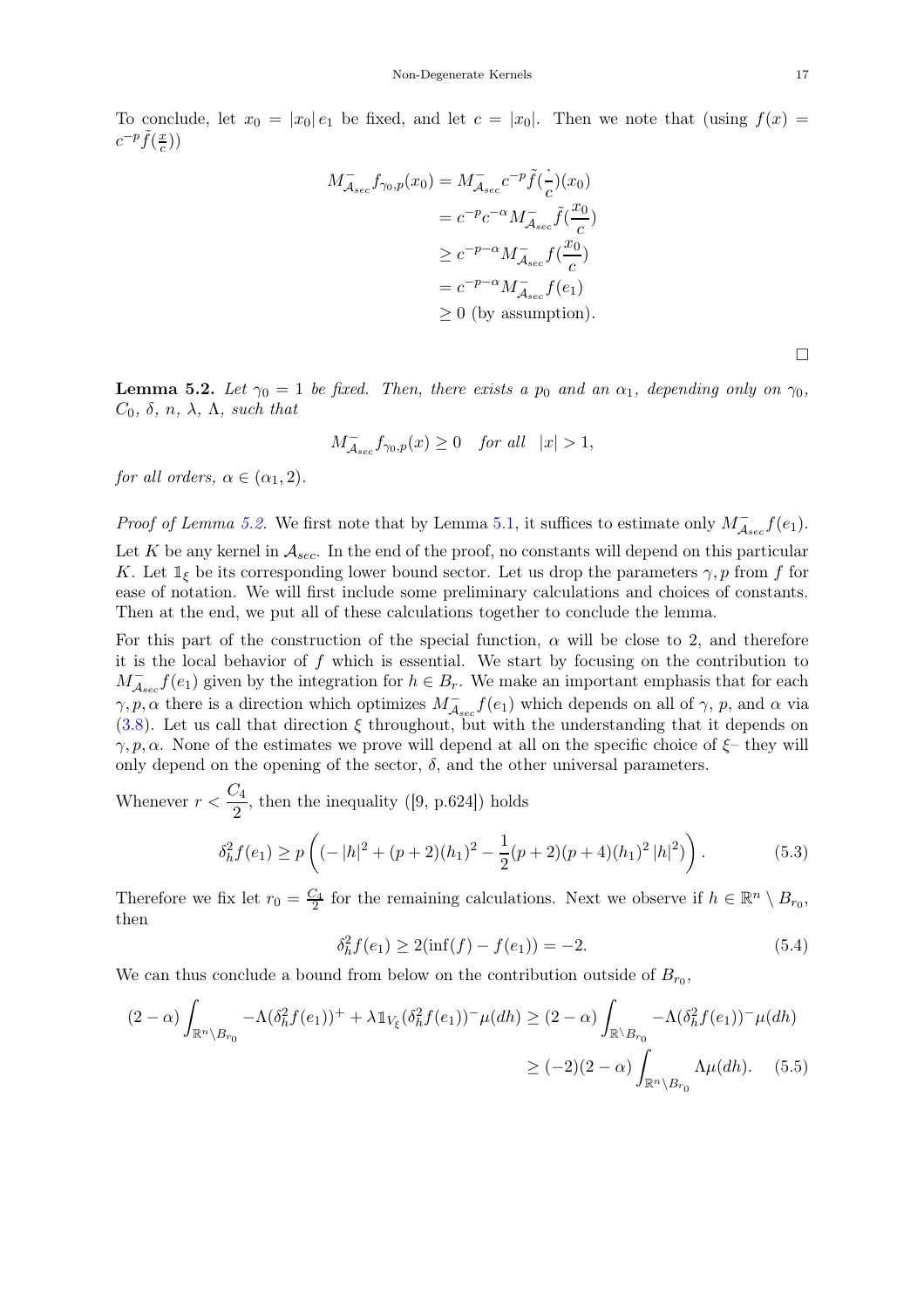In order to determine the good value of  $p_0$ , we note first there exists a  $\mu_1$  which depends only on *n* and the sector opening,  $\delta$ , such that for all  $\xi$ 

$$
\int_{\partial B_1} (z_1)^2 \mathbb{1}_{V_{\xi}}(z) dS(z) \ge \mu_1. \tag{5.6}
$$

Choose  $p_0$  large enough so that

<span id="page-17-0"></span>
$$
\lambda(p_0+2)\int_{\partial B_1}(z_1)^2 1\!\!1_{V_\xi}(z)dS(z) - \Lambda \int_{\partial B_1}|z|^2\,dS(z) \ge C_5 > 0. \tag{5.7}
$$

We point out that this choice of  $p_0$  (and hence  $C_5$ ) depends only on  $\mu_1$ , n,  $\lambda$ ,  $\Lambda$ , and since  $\mu_1$ depends only on n and  $\delta$ ,  $p_0$  depends on those as well. It is essential to note that  $p_0$  does not depend on  $\gamma_0$ .

Now we can estimate the contribution to  $M_{A_{sec}}^{\dagger} f(e_1)$  from  $B_{r_0}$ . We note that we only care about  $(\delta_y^2 f(e_1))^+$ . This is one place where the original definition of  $M_{A_{sec}}^-$  in [\(3.5\)](#page-5-1) is more helpful than the formula from Lemma [3.8.](#page-6-3) First we use  $(5.3)$  then  $(1.2)$ , and finally  $(5.7)$ .

$$
\int_{B_{r_0}} (\delta_h^2 f(e_1)) K(h) dh = \int_0^{r_0} s^{n-1} \int_{\partial B_1} (\delta_{sz}^2 f(e_1)) K(sz) dS(z) ds
$$
\n
$$
\geq \int_0^{r_0} s^{n-1} \int_{\partial B_1} p_0 \left( (-|sz|^2 + (p_0 + 2)(sz_1)^2 - \frac{1}{2}(p_0 + 2)(p_0 + 4)(sz_1)^2 |sz|^2) \right) K(sz) dS(z) ds
$$
\n
$$
\geq (2 - \alpha) \int_0^{r_0} s^2 s^{-1-\alpha} \left[ \int_{\partial B_1} \lambda p_0 (p_0 + 2)(z_1)^2 1_{V_{\xi}}(z) dS(z) - \int_{\partial B_1} \Lambda p_0 |z|^2 dS(z) \right.
$$
\n
$$
- s^2 \int_{B_{r_0}} \Lambda \frac{1}{2} p_0 (p_0 + 2)(p_0 + 4)(z_1)^2 |z|^2 dS(z) ds
$$
\n
$$
\geq (2 - \alpha) \int_0^{r_0} s^2 s^{-1-\alpha} [p_0 C_5 - s^2 \omega(n) \Lambda \frac{1}{2} p_0 (p_0 + 2)(p_0 + 4)] ds
$$
\n
$$
= \lambda p_0 C_5(r_0)^{2-\alpha} - \omega(n) \Lambda \frac{1}{2} \frac{2-\alpha}{4-\alpha} p_0 (p_0 + 2)(p_0 + 4)(r_0)^{4-\alpha}.
$$
\n(5.8)

And we put all the pieces together with  $(5.8)$  and  $(5.4)$ 

<span id="page-17-2"></span><span id="page-17-1"></span>
$$
L_K(f, e_1) = (2 - \alpha) \int_{\mathbb{R}^n} \delta_h^2 f(e_1) K(h) dh
$$
  
= 
$$
\int_{B_{r_0}} \delta_h^2 f(e_1) K(h) dh + \int_{\mathbb{R}^n \setminus B_{r_0}} \delta_h^2 f(e_1) K(h) dh
$$
  

$$
\geq \lambda p_0 C_5(r_0)^{2-\alpha} - \omega(n) \Lambda \frac{1}{2} \frac{2-\alpha}{4-\alpha} p_0(p_0+2)(p_0+4)(r_0)^{4-\alpha} - 2(2-\alpha) \int_{\mathbb{R}^n \setminus B_{r_0}} \Lambda \mu(dh)
$$
(5.9)

To conclude, we take  $\alpha_1$  close enough to 2 so that for all  $\alpha \in (\alpha_1, 2)$ ,  $(5.9)$  is  $\geq 0$ . Hence by the definition of  $M_4^-$ , it follows that  $M_4^ f(e_1) \geq 0$ , which concludes the lemma. the definition of  $M_{A_{sec}}^-$ , it follows that  $M_{A_{sec}}^- f(e_1) \geq 0$ , which concludes the lemma.

Now that we have the behavior of the special function controlled for  $\alpha \in (\alpha_1, 2)$ , we need to get the behavior for  $\alpha \in (\alpha_0, \alpha_1]$ .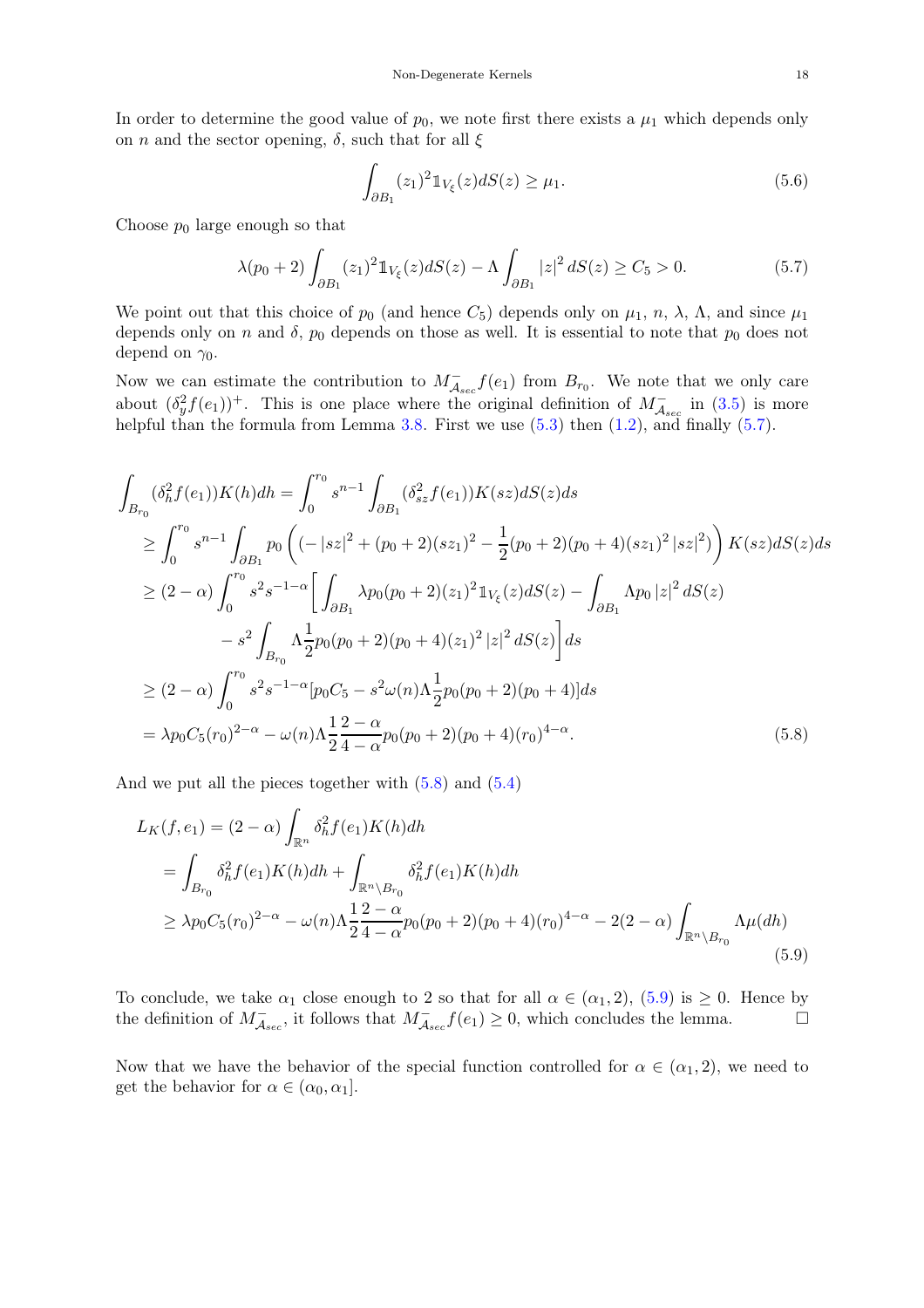<span id="page-18-0"></span>**Lemma 5.3.** Let  $\alpha_0$  be the lower bound on  $\alpha$  given in the introduction. Let  $\alpha_1$  and  $p_0$  be fixed from Lemma [5.2.](#page-16-0) Then there exists  $\gamma_1 > 0$ , depending only on  $C_4$ ,  $\mu_0$  (and hence  $\delta$ )  $\alpha_0$ ,  $\alpha_1$ ,  $p_0, n, \lambda, \Lambda$ , such that for all  $\alpha \in (\alpha_0, 2)$  and  $|x| > 1$ 

$$
M_{A_{sec}}^- f_{\gamma_1, p_0}(x) \ge 0. \tag{5.10}
$$

*Proof of Lemma [5.3.](#page-18-0)* Just to be concrete, let  $\gamma_0 = 1/4$ . There are some lower bounds which will be much easier to treat if we have one function to plug into the integrals for all choices of  $\gamma$ . To this end, we introduce an auxiliary function simply for the sake of some estimates. Let  $\phi_{\gamma,p}$  be

$$
\phi_{\gamma,p}(y) = \min\{\gamma^{-p}, |y|^{-p}\}.
$$
\n(5.11)

We know that  $\phi_{\gamma,p} \in C^2(\mathbb{R}^n \setminus B_\gamma)$ .

Furthermore, we can use the function  $\phi_{\gamma, p_0}$  as a lower bound for  $f_{\gamma, p_0}$ . Indeed, let  $\gamma \leq \gamma_0$ . Then we have that  $\phi_{\gamma, p_0}(y) = f_{\gamma, p_0}(y)$  whenever  $|y| \geq 1 - \frac{C_4}{2}$  $\frac{1}{2}$ , and also that  $\phi_{\gamma, p_0}(y) \leq f_{\gamma, p_0}(y)$  for all y. Also for  $|x| \geq 1$ ,

$$
M^{-}\phi_{\gamma,p_{0}}(x) \geq -C \left\|\phi_{\gamma,p_{0}}\right\|_{C^{1,1}(\mathbb{R}^{n}\setminus B_{1/2})}.
$$
\n(5.12)

Finally we note that the  $C^{1,1}(\mathbb{R}^n \setminus B_{1/2})$  norm of  $\phi_{\gamma,p_0}$  is independent of  $\gamma$ .

Using  $\phi_{\gamma_0,p_0}$  we see that there exists a C depending only on n,  $\lambda$ ,  $\Lambda$  such that

$$
\Lambda \int_{\mathbb{R}^n} -(\delta f_{\gamma, p_0}(e_1, y))^-\, |y|^{-n-\alpha} \, dy \ge -C(\|\phi_{\gamma_0, p_0}\|_{C^{1,1}(B_{1/2}(e_1))} + 2(1 - \inf_{\mathbb{R}^n}(f))),\tag{5.13}
$$

for all  $\gamma \leq \gamma_0$ .

We now proceed with the calculation which will lead to the choice of  $\gamma_1$ . Just as in the previous lemma, we work with  $L_K$  instead of  $M^-$ , and the result follows because no estimates depend on the particular choice of K.

We drop the  $\gamma$ ,  $p_0$  subscripts until the end.

$$
\int_{\mathbb{R}^n} \delta_h^2 f(e_1) K(h) dh
$$
\n
$$
\geq (2 - \alpha) \left[ \lambda \int_{\mathbb{R}^n} (\delta_h^2 f(e_1))^+ \mathbb{1}_{V_{\xi}}(h) |h|^{-n-\alpha} dh - \Lambda \int_{\mathbb{R}^n} (\delta_h^2 f(e_1))^- |h|^{-n-\alpha} \right]
$$
\n
$$
\geq (2 - \alpha) \lambda \int_{\{y \ : \ e_1 \pm y \in B_{1-C_4}(0)\}} (\delta_h^2 f(e_1))^+ \mathbb{1}_{V_{\xi}}(h) |h|^{-n-\alpha} dh
$$
\n
$$
- (2 - \alpha) \Lambda C(n, \alpha_0) (||\phi_{\gamma_0, p_0}||_{C^{1,1}(B_{1/2}(e_1))} + 2(1 - \inf_{\mathbb{R}^n} f)))
$$
\n
$$
\geq (2 - \alpha) \lambda \int_{\{y \ : \ e_1 \pm y \in B_{1-C_4}(0)\}} (\gamma^{-p_0} - 1) |h|^{-n-\alpha} dh
$$
\n
$$
- (2 - \alpha) \Lambda C(n, \alpha_0) (||\phi_{\gamma_0, p_0}||_{C^{1,1}(B_{1/2}(e_1))} + 2
$$
\n
$$
\geq (2 - \alpha) \lambda (2 - C_4)^{-n-\alpha} (\gamma^{-p_0} - 1) |y \ : \ e_1 \pm y \in B_{1-C_4}(0) \} | - (2 - \alpha) \Lambda C(n, \alpha_0) (||\phi_{\gamma_0, p_0}||_{C^{1,1}(B_{1/2}(e_1))} + 2)
$$
\n
$$
\geq (2 - \alpha) \lambda (2 - C_4)^{-n-\alpha} (\gamma^{-p_0} - 1) \mu_0 - (2 - \alpha) \Lambda C(n, \alpha_0) (||\phi_{\gamma_0, p_0}||_{C^{1,1}(B_{1/2}(e_1))} + 2)
$$
\n
$$
\geq (2 - \alpha) \lambda (2 - C_4)^{-n-\alpha} (\gamma^{-p_0} - 1) \mu_0 - (2 - \alpha) \Lambda C(n, \alpha_0) (||\phi_{\gamma_0, p_0}||_{C^{1,1}(B_{1/2}(e_1))} + 2)
$$

We note that if  $h \in \{y : e_1 \pm y \in B_{1-C_4}(0)\}\$ , then  $C_4 \leq |h| \leq 2 - C_4$ , and hence  $|h|^{-n-\alpha} \geq$  $(2 - C_4)^{-n-\alpha}$ . Also we note inf(f) = 0. Now  $\gamma_1$  can be chosen to depend on only  $\alpha_1$ ,  $p_0$ ,  $\mu_0$ (and hence  $\delta$ ),  $n, \lambda, \Lambda$ , so that the final line becomes  $\geq 0$ .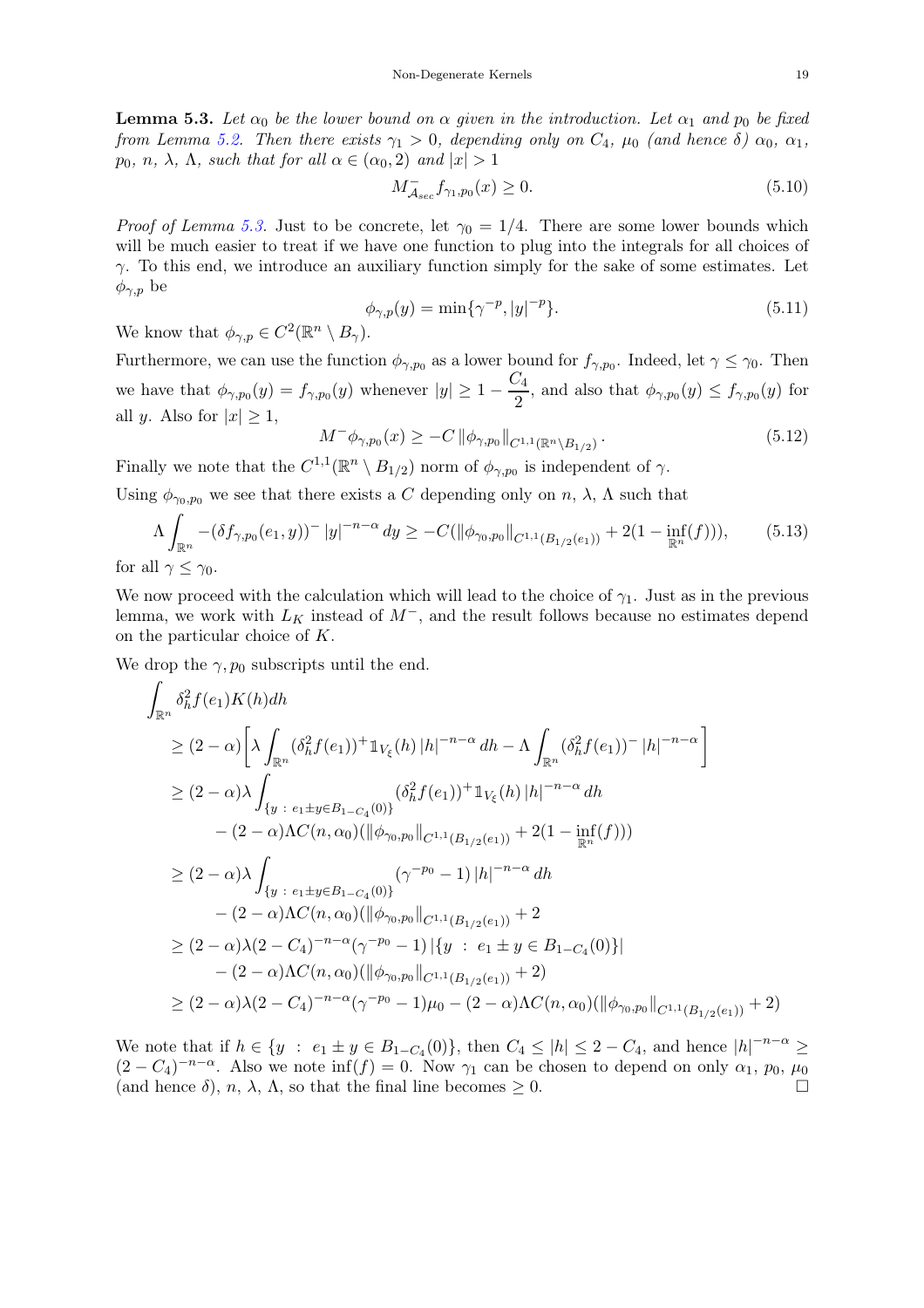<span id="page-19-1"></span>Corollary 5.4. Assume  $0 \le R \le 1$  is given. There exists a continuous function  $\Phi : \mathbb{R}^n \to \mathbb{R}$ (depending on  $R$ ) with the following properties:

- (1)  $\Phi(x) = 0$  for every  $x \in \mathbb{R}^n \setminus B_{2\sqrt{n}}$ .
- (2)  $\Phi(x) > 2$  for every  $x \in Q_3$ .
- (3) There exists a bounded, nonnegative function  $\psi : \mathbb{R}^n \to \mathbb{R}$  (depending on R), supported in  $\overline{B_R}$ , such that  $M_{A_{sec}}^{\dagger} \Phi(x) \geq -\psi(x)$  for every  $x \in \mathbb{R}^n$  and every  $\alpha \in (\alpha_0, 2)$ .

*Proof of Corollary [5.4.](#page-19-1)* We begin by noting that by construction,  $f_{\gamma_0, p_0}$  is  $C^{1,1}(\mathbb{R}^n)$ . We therefore have that given any  $0 < R < 1$  fixed, the function  $f_R(x) := f(\frac{x}{R})$  $\frac{a}{R}$ ) satisfies classically by a rescaling of  $M_{A_{sec}}^- f(x) \ge 0$  in  $\{|x| \ge 1\},\$ 

$$
M_{A_{sec}}^- f_R(x) = R^{-\alpha} M_{A_{sec}}^- f(\frac{x}{R}) \ge 0 \quad \text{whenever} \quad |x| \ge R. \tag{5.14}
$$

Next we can subtract the constant  $(2\sqrt{n})^{-p_0}$ . Since constants are subsolutions of  $M^-_{A_{sec}} \geq 0$ and the maximum of two subsolutions is still a subsolution, we see that

$$
\tilde{f}_R = \max\{f_R - (2\sqrt{n})^{-p_0}, 0\}
$$
\n(5.15)

still satisfies  $M^-_{A_{sec}}\tilde{f}_R \geq 0$  in the set  $|x| \geq R$ .

Finally to conclude, we choose  $c$  large enough so that

$$
\Phi(x) := c \max\{ f_R(x) - (2\sqrt{n})^{-p_0}, 0 \} > 2 \quad \text{for all } x \in Q_3. \tag{5.16}
$$

<span id="page-19-0"></span>To conclude we comment that by [Lemma 3.4,](#page-7-1)  $M_{A_{sec}}^{\dagger} \Phi$  is continuous in  $\mathbb{R}^n$ , and hence  $\psi$  is  $\Box$ continuous.

#### 6. Point To Measure Estimates and Hölder Regularity

This section contains the main auxiliary result, [Lemma 6.1,](#page-19-2) which is the key to [Theorem 1.1.](#page-1-1) The proof of [Lemma 6.1](#page-19-2) uses the main contributions of this article, [Theorem 4.6](#page-13-0) and [Corollary 5.4.](#page-19-1) Once [Lemma 6.1](#page-19-2) is established, a-priori Hölder regularity estimates follow by the classical method of oscillation reduction.

<span id="page-19-2"></span>**Lemma 6.1.** There exist constants  $\varepsilon_0 > 0$ ,  $\kappa \in (0,1)$  and  $A > 1$  (depending only on  $\lambda$ ,  $\Lambda$ ,  $n$ ,  $\delta$ and  $\alpha_0$ ) such that for every  $\alpha \in (\alpha_0, 2)$  and every bounded function  $w : \mathbb{R}^n \to \mathbb{R}$  which is lower semicontinuous in  $Q_{4\sqrt{n}}$  and satisfies

(1)  $w \geq 0$  in  $\mathbb{R}^n$ ,  $(2)$  inf  $w \leq 1$ , and  $\scriptstyle Q_3$ (3)  $M_{A_{sec}}^- w \leq \varepsilon_0$  in  $Q_{4\sqrt{n}}$  in the viscosity sense,

we have

$$
|\{w \le A\} \cap Q_1| \ge \kappa. \tag{6.1}
$$

Proof. The proof uses the same strategy as the one of [\[9,](#page-24-0) Lemma 10.1]. Here, the size of the cubes used in the localization argument depends on  $\delta$ . Let  $l \in (0, \frac{1}{2})$  $(\frac{1}{2})$  be as in [Corollary 4.3.](#page-11-0) Set  $R=\frac{l}{s}$  $\frac{1}{8}$  and  $u = \Phi - w$ , where  $\Phi$  is the special function constructed in [Corollary 5.4.](#page-19-1) Let us summarize properties of  $u$ .

• *u* is upper semicontinuous in  $B_{2\sqrt{n}}$ ,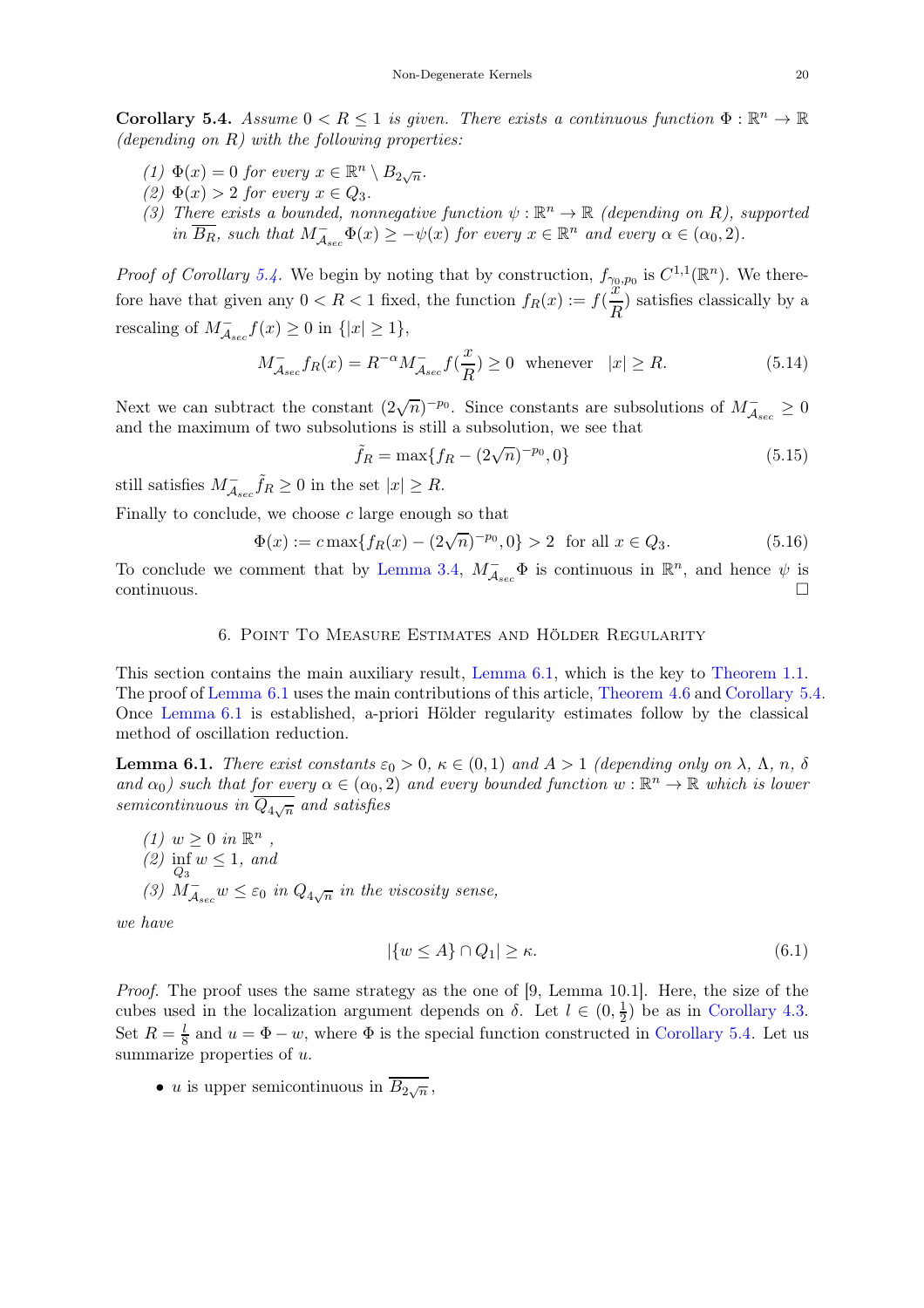- $u \leq 0$  in  $\mathbb{R}^n \setminus B_{2\sqrt{n}}$ ,
- For every  $\alpha \in (\alpha_0, 2)$   $M^+_\alpha u \ge M^-_\alpha \Phi M^-_\alpha w \ge -\psi \varepsilon_0$  in  $Q_{4\sqrt{n}} \supset B_{2\sqrt{n}}$  in the viscosity sense, where  $\psi : \mathbb{R}^n \to \mathbb{R}$  is as in [Corollary 5.4.](#page-19-1)

Let  $\Gamma$  be the concave envelope of  $u^+$  in  $B_{6\sqrt{n}}$ . Next, we apply rescaled versions of [Theorem 4.6](#page-13-0) and [Corollary 4.7](#page-14-1) with  $\rho_0 = 2\sqrt{n} \frac{l}{16n} = \frac{l}{8\sqrt{n}}$ . Note that [Theorem 4.6](#page-13-0) is formulated for subsolutions in  $B_1$ . Using a scaling argument, the assertion remains true when considering subsolutions in  $B_{2\sqrt{n}}$  as here. Let  $(Q^{j})_{j=1,\dots,m}$  be the family of cubes in the rescaled version of [Theorem 4.6,](#page-13-0) i.e. with diameters  $d_j \leq \frac{l}{8\sqrt{n}} 2^{-1/(2-\alpha)}$ . From [Corollary 4.7](#page-14-1) we conclude

$$
\sup_{B_{2\sqrt{n}}} u \leq C_3 \bigg( \sum_{j=1}^m (\sup_{\overline{Q}^j} \psi + \varepsilon_0)^n |Q^j| \bigg)^{1/n} \leq c_1 \varepsilon_0 + c_1 \bigg( \sum_{j=1}^m (\sup_{\overline{Q}^j} \psi)^n |Q^j| \bigg)^{1/n},
$$

where  $c_1 = c_1(\lambda, \delta, n) \ge C_3$ . The properties in  $w \le 1$  and  $\Phi > 2$  in  $Q_3$  imply sup  $u \ge 1$ . Set  $B_{2\sqrt{n}}$  $\varepsilon_0 = \frac{1}{2c}$  $\frac{1}{2c_1}$ . Since  $\psi$  is supported in  $B_R$ , we obtain

$$
\frac{1}{2} \leq c_1 \sup_{B_R} |\psi| \left( \sum_{\substack{j=1,\dots,m\\Q^j \cap B_R \neq \emptyset}} |Q^j| \right)^{1/n}.
$$

Hence there is  $c_2 = c_2(\delta, \lambda, \Lambda, \alpha_0, n) > 0$  such that

<span id="page-20-1"></span><span id="page-20-0"></span>
$$
\sum_{\substack{j=1,\ldots,m\\Q^j\cap B_R\neq\emptyset}} |Q^j| \ge c_2.
$$
\n(6.2)

Set  $c_3 = C_2(\text{sup}_{\mathbb{R}^n}(\psi + \varepsilon_0))$  with  $C_2$  from [Theorem 4.6](#page-13-0) which we now apply: There is  $\nu > 0$ such that for every  $j = 1, \ldots, m$ 

$$
|\{y \in \eta Q^j : u(y) \ge \Gamma(y) - c_3 d_j^2\}| \ge \nu |\eta Q^j|.
$$
 (6.3)

Let us consider the family

$$
Q = \{\eta Q^j : Q^j \cap B_R \neq \emptyset, j \in \{1, \ldots, m\}\},\
$$

which is an open covering of the set

<span id="page-20-2"></span>
$$
U = \bigcup_{\substack{j=1,\ldots,m\\ Q^j \cap B_R \neq \emptyset}} \overline{Q^j}.
$$

Given a finite family  $\mathcal{A} = \{A_i : 1 \leq i \leq N\}$  of sets  $A_i \subset \mathbb{R}^n$  we define the overlapping number by  $\omega(\mathcal{A}) = \max_{1 \leq i \leq N} \# \{ A \in \mathcal{A} : A \cap A_i \neq \emptyset \}.$  In general,  $\omega(\mathcal{Q})$  depends on m. However, by a simple covering argument there is a subfamily  $\mathcal{Q}'$  of  $\mathcal Q$  that still covers U but with  $\omega(\mathcal{Q}')$ independent of m.

Note that the diameters  $d_j$  of the cubes  $Q^j$  satisfy  $d_j \leq \frac{l}{8\sqrt{l}}$  $\frac{l}{8\sqrt{2n}}$ . Furthermore,  $Q^j \cap B_R \neq \emptyset$ implies  $\eta Q^j \subset B_{1/2}$  due to the choice of  $\rho_0$  and because of  $\eta = (1 + \frac{8}{l})\sqrt{n}$ . Thus it follows from [\(6.2\)](#page-20-0) and [\(6.3\)](#page-20-1) that

$$
|\{y \in B_{1/2} : u(y) \ge \Gamma(y) - c_3 \rho_0^2\}| \ge \kappa,\tag{6.4}
$$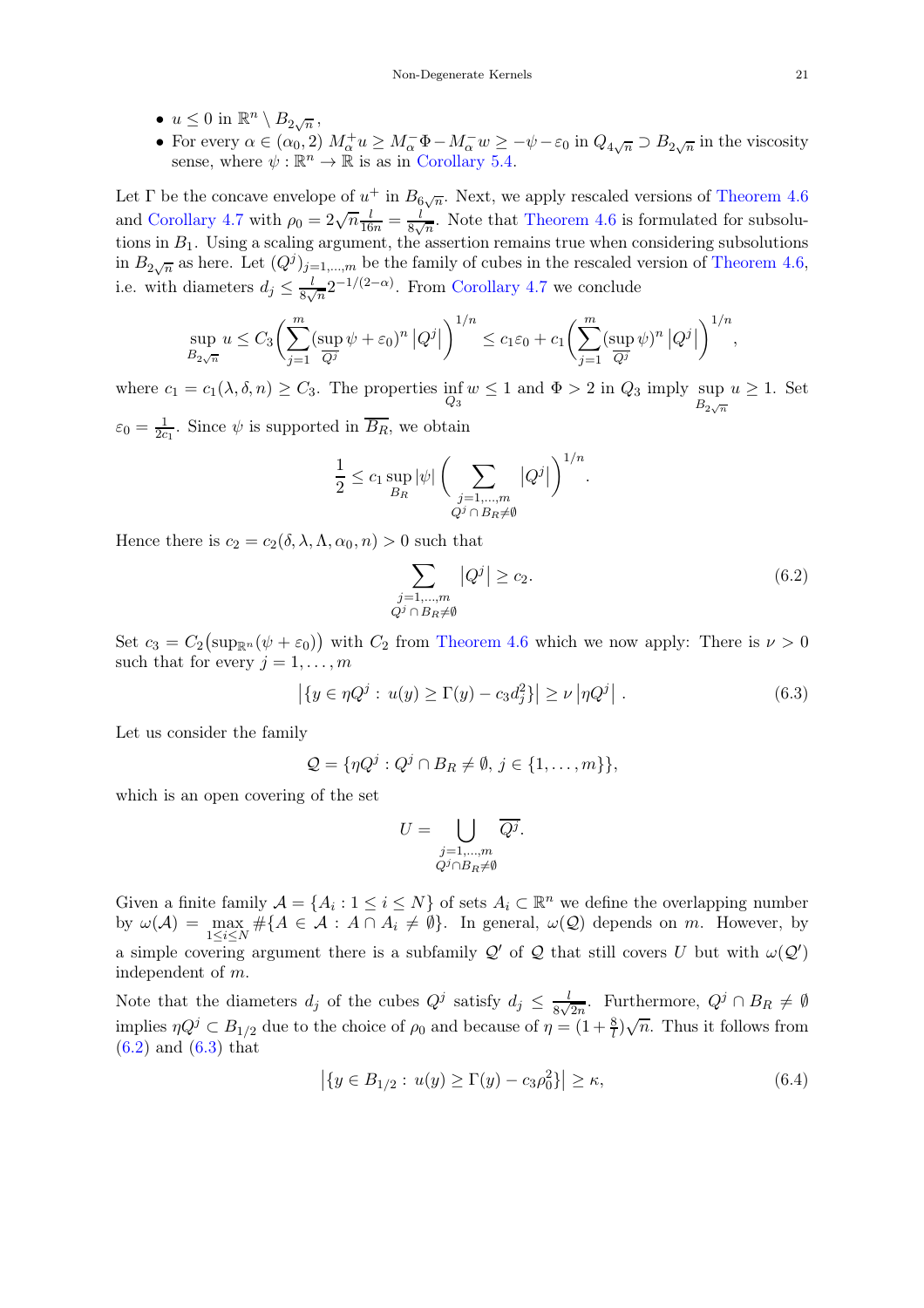where  $\kappa \in (0,1)$  only depends on  $\Lambda, \lambda, \delta, \alpha_0$  and n. Let  $A_0 = \sup_{B_{1/2}} \Phi$ . Since for  $y \in B_{1/2}$  $u(y) \ge \Gamma(y) - c_3 \rho_0^2$  implies  $w(y) \le A_0 + c_3 \rho_0^2$ , we obtain from [\(6.4\)](#page-20-2)

$$
|\{y \in B_{1/2} : w(y) \le A_0 + c_3 \rho_0^2\}| \ge \kappa.
$$

Set  $A = A_0 + c_3 \rho_0^2$ . Since  $B_{1/2} \subset Q_1$ , we have

$$
|\{y \in Q_1 : w(y) \le A\}| \ge \kappa,
$$

which finishes the proof.  $\Box$ 

The typical presentation of Hölder regularity from the point-to-measure estimates proceeds via the oscillation reduction lemma of De Giorgi, which actually uses the Harnack inequality (see [\[12,](#page-24-1) Chapter 4], [\[17,](#page-24-2) Chapters 8, 9]). However as mentioned in Section [2,](#page-2-0) the Harnack inequality fails for operators in the class  $A_{sec}$ , and so some care must be used. That is why we choose to cite the direct methods presented in [\[9,](#page-24-0) Section 12]. There it is directly shown how [Lemma 6.1](#page-19-2) implies [Theorem 1.1.](#page-1-1) Furthermore once [Lemma 6.1](#page-19-2) is established, the particular properties of  $\mathcal{A}_{sec}$  are no longer relevant. Thus we conclude [Theorem 1.1.](#page-1-1)

### 7. Appendix

<span id="page-21-1"></span><span id="page-21-0"></span>7.1. Failure of Harnack Inequality. We include here some of the details of the counterexample of the Harnack inequality from [\[8\]](#page-24-13).

<span id="page-21-2"></span>**Example 7.1** ([\[8,](#page-24-13) p.148]). For  $k \in \mathbb{N}$  let  $I_k$  be any set of the form

$$
I_k = (B_{4^{-k}}(\xi_k) \cup B_{4^{-k}}(-\xi_k)) \cap S^{n-1},
$$

where  $\xi_k \in \mathbb{S}^{n-1}$  are chosen such that the balls  $B_{2^{-k}}(\xi_k)$  are mutually disjoint. Set

$$
S = \{ h \in \mathbb{R}^n \mid \frac{h}{|h|} \in \bigcup_{k \ge 1} I_k \},\
$$

and

$$
K(h) = \mathbb{1}_S(h) |h|^{-n-\alpha}
$$

for  $|h| \neq 0$  and any fixed  $\alpha \in (0, 2)$ . Then it is shown in [\[8\]](#page-24-13) that solutions u to  $Lu = 0$  with L as in  $(1.1)$  do not need to satisfy a Harnack inequality. This set S allows to find a sequence of sets  $A_m$  and also a sequence of points  $x_m$  such that the probability of exiting  $B_1$  and landing in  $A_m$  from  $x_m$  is significantly different than starting at 0. Specifically, if X is the stochastic process generated by this particular  $L, \tau_{B_1}$  is the exit time from  $B_1$ , and

$$
u_m(x) = \mathbb{P}^x(X_{\tau_{B_1}} \in A_m),
$$

then one obtains

$$
Lu_m = 0
$$
 in  $B_1$ 

and

$$
\frac{u_m(0)}{u_m(x_m)} \to \infty \text{ as } m \to \infty,
$$

for an appropriately chosen sequence  $x_m$ . The main ideas behind the construction are similar to those of the counterexample for the case of singular measures presented in [\[4,](#page-24-16) Section 3].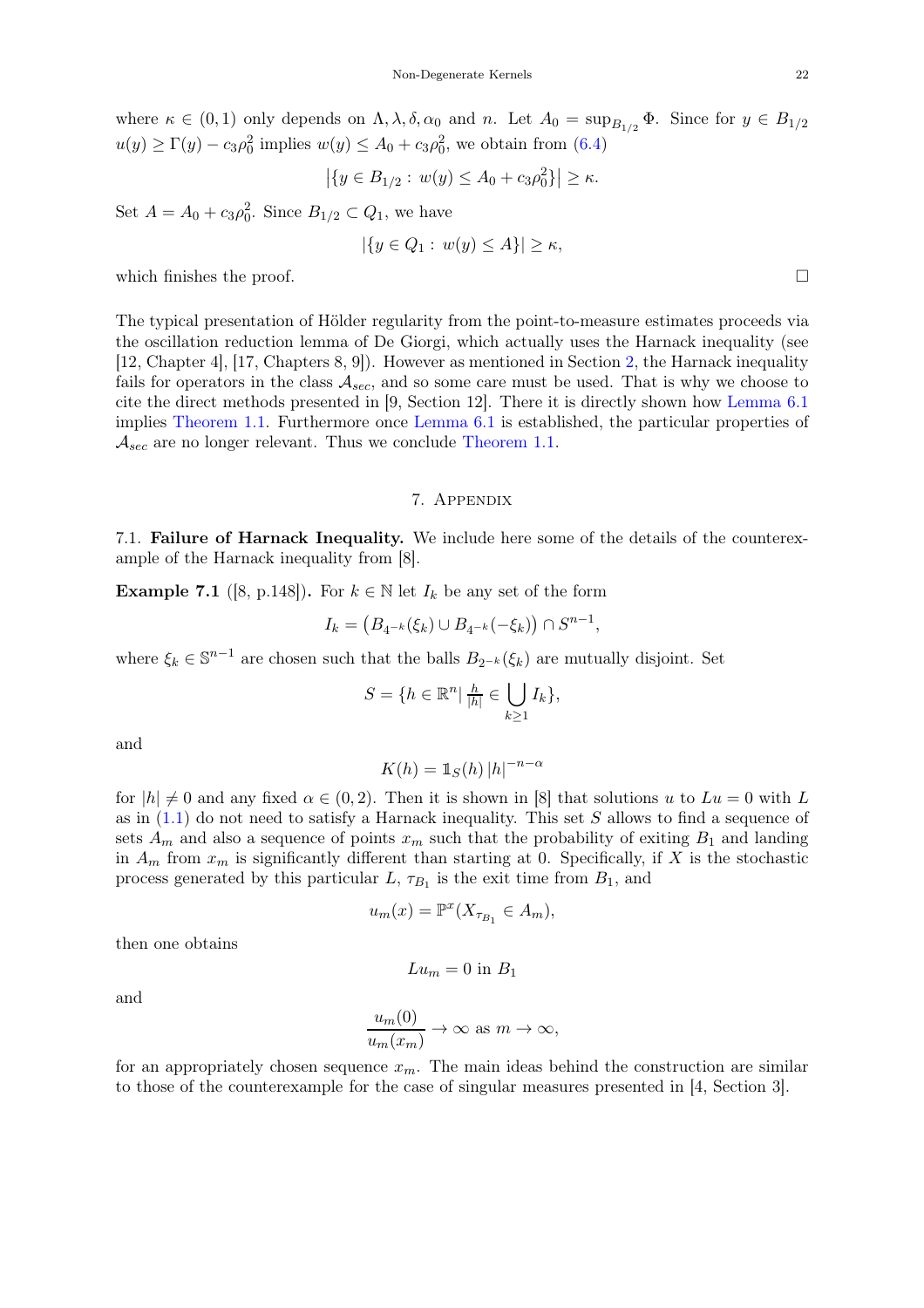In light of [Example 7.1,](#page-21-2) it seems pertinent to point out where the proof of the Harnack inequality for  $\mathcal{A}_{CS}$  (see [\(7.3\)](#page-22-1) below) from [\[9,](#page-24-0) Theorem 11.1] fails for  $\mathcal{A}_{sec}$ . A key step in [9, Theorem 11.1] is to find an equation satisfied by

$$
w(x) = (cu(x0) - u(x))^{+},
$$

for some appropriate c, given that  $M_{AGS}^{-1}u \leq 1$  in  $B_1$  (plus some other properties). The details for the arguments we focus on appear in [\[9,](#page-24-0) p.629,630]. In the top half of p.630, a bound at one point,  $x_1$ , is found on  $M^{-}_{\mathcal{A}_{CS}}u(x_1)$ , and then it is used via a shift in the integration variables to estimate  $M_{\mathcal{A}_{CS}}^{\dagger}w(x)$  at a different x. In order that the steps on p.630 would hold for the case of  $K \in \mathcal{A}_{sec}$ , one would basically need an estimate of the form

$$
\frac{K(z-\hat{x})}{K(z)} \leq \tilde{c}r^{-n-\alpha}, \text{ for all } z \in \mathbb{R}^n \setminus B_r(\hat{z}),
$$

where  $\hat{x} \neq \hat{z}$  are certain special points. For  $K \in \mathcal{A}_{sec}$ , this will not hold in general because there is no way to rule out the possibility that  $K(z) = 0$  when  $K(z - \hat{x}) \neq 0$ , and thus the argument in [\[9,](#page-24-0) p.630] will not carry over to the case of  $A_{sec}$ . Given [Example 7.1,](#page-21-2) it is fair to say this obstruction is permanent.

<span id="page-22-0"></span>7.2. Pointwise evaluation for general  $F$ . We discuss in this section what one can expect from the regularity imposed on subsolutions to e.g.  $(1.3)$  by the definition of viscosity solutions at points where they can be touched from above by a test function. It is not true in general that the very convenient result, [\[9,](#page-24-0) Lemma 3.3], which gives

<span id="page-22-2"></span>
$$
\int_{\mathbb{R}^n} \left| \delta_h^2 u(x) \right| |h|^{-n-\alpha} dh < \infty,\tag{7.1}
$$

still holds when one considers classes of K more general than those of [\[9\]](#page-24-0), such as  $A_{sec}$ . The formula [\(7.1\)](#page-22-2) seems to match with what is expected in the second order case, but is not a good guide for the integro-differential case. Indeed let  $\mathcal{M}^+$  be the Pucci maximal operator of the second order theory (see [\[12,](#page-24-1) Chapter 2]) and in the viscosity sense (for some bounded domain,  $\Omega$ )

$$
\mathcal{M}^+ u \ge -f \text{ in } \Omega.
$$

Then whenever  $u - \phi$  has a global max at  $x \in \Omega$ , we have for the eigenvalues of  $D^2u(x)$ ,  $\{e_1,\ldots,e_n\},\$ 

<span id="page-22-3"></span>
$$
\lambda \sum_{e_i < 0} e_i + \Lambda \sum_{e_j > 0} e_j \ge -f(x)
$$

which implies

$$
f(x) + \Lambda \|\phi\|_{C^2} \ge \lambda \sum_{e_i < 0} (-e_i). \tag{7.2}
$$

From this we deduce that u is also  $C^{1,1}$  from below at x with a bound which depends on f,  $Λ$ , *ϕ*. However, as we show, even an analog of this to an integrated quantity such as [\(7.1\)](#page-22-2) is too much to ask in the general integro-differential setting. The more generic analog to [\(7.2\)](#page-22-3) is [Corollary 7.3](#page-24-17) below.

To make this precise, let

<span id="page-22-1"></span>
$$
\mathcal{A}_{CS} = \left\{ K : \mathbb{R}^n \to \mathbb{R} \; : \; \frac{\lambda(2-\alpha)}{|h|^{-n-\alpha}} \le K(h) \le \frac{\Lambda(2-\alpha)}{|h|^{-n-\alpha}} \right\}.
$$
 (7.3)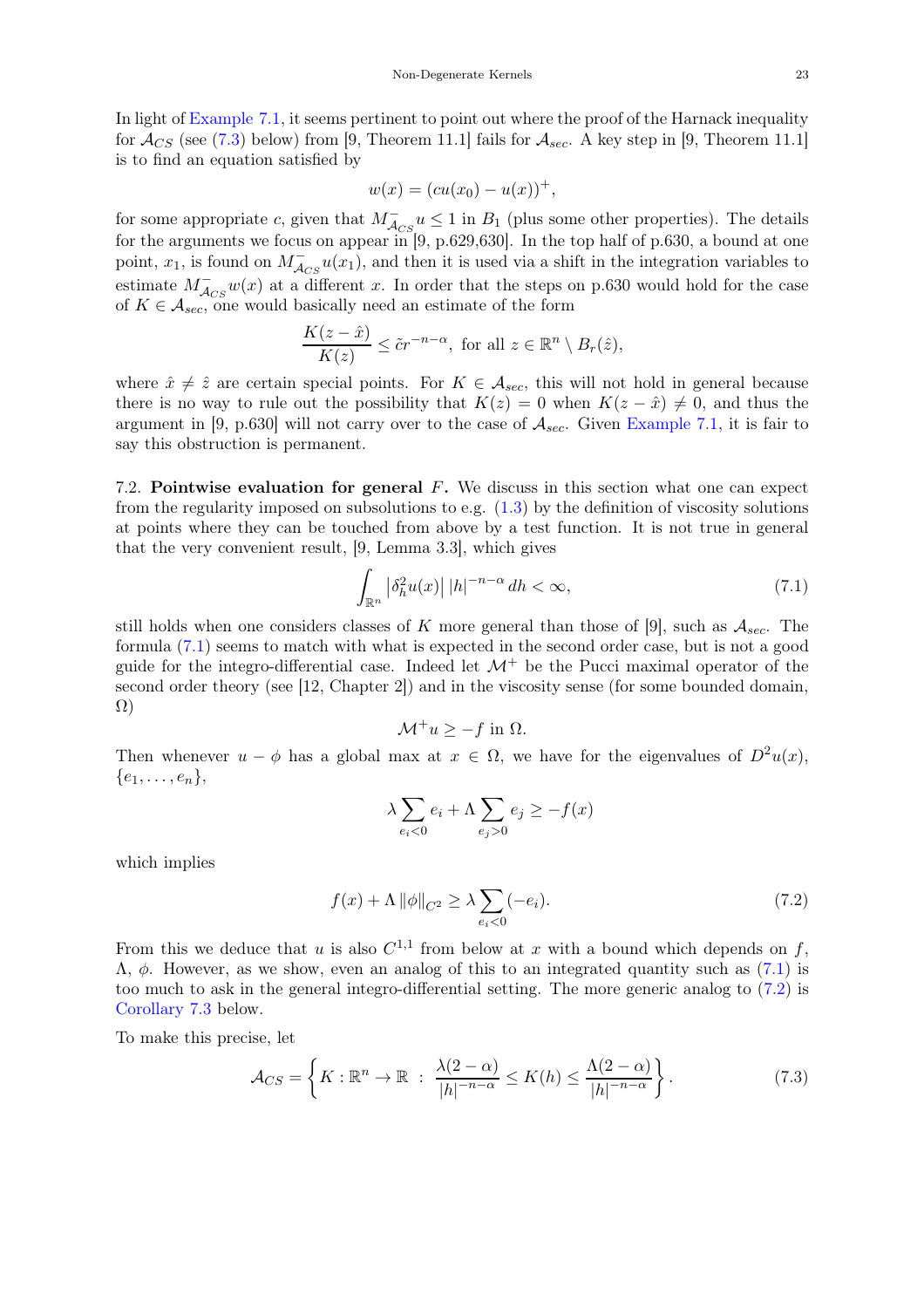Then without assuming  $u$  satisfies any equation, we have the more straightforward observation

<span id="page-23-0"></span>**Note 7.2.** If  $\phi \in C^{1,1}(x) \cap L^{\infty}(\mathbb{R}^n)$ ,  $u - \phi$  has a global max at x, and  $M^+_{\mathcal{A}_{CS}}u(x) \ge 0$  classically, then

$$
\int_{\mathbb{R}^n} (\delta_h^2 u(x))^{-} |h|^{-n-\alpha} dh \leq \frac{\Lambda}{\lambda} \int_{\mathbb{R}^n} (\delta_h^2 \phi(x))^+ |h|^{-n-\alpha} dh \leq \frac{C(n, \alpha)\Lambda}{\lambda} C(\phi).
$$

We now present an example which illustrates the failure of [Note 7.2](#page-23-0) and puts in contrast  $M^+_{\mathcal{A}_{CS}}$ to  $M^+_{A_{sec}}$ .

**Example 7.3.** Let  $n = 2$  and  $\alpha > 1$ . Define u as

$$
u(x) = -|x| \phi\left(\theta\left(\frac{x}{|x|}\right)\right). \tag{7.4}
$$

Here  $\theta(\frac{x}{|x|})$  $(\frac{x}{|x|}) \in [-\pi, \pi)$  is the angle of  $\frac{x}{|x|}$ , and  $\phi$  is a smooth *even* angular cutoff such that

$$
\phi(\theta) = \begin{cases} 1 & \text{if } |\theta| \in [0, \frac{\pi}{6}] \bigcup [\frac{5\pi}{6}, \pi] \\ \text{smooth and monotone} & \text{if } |\theta| \in [\frac{\pi}{6}, \frac{\pi}{4}] \bigcup [\frac{3\pi}{4}, \frac{5\pi}{6}] \\ 0 & \text{if } |\theta| \in [\frac{\pi}{4}, \frac{3\pi}{4}]. \end{cases}
$$

Let  $e_1, e_2$  be the canonical basis vectors in  $\mathbb{R}^2$  and  $V_1, V_2$  be the sectors

$$
V_1 = \left\{ z \ : \ \left| \left\langle \frac{z}{|z|}, e_1 \right\rangle \right| \ge \frac{\sqrt{3}}{2} \right\} \text{ and } V_2 = \left\{ z \ : \ \left| \left\langle \frac{z}{|z|}, e_2 \right\rangle \right| \ge \frac{\sqrt{3}}{2} \right\}.
$$

We now list– but leave to the reader to check– some illustrative properties of  $u$ :

- $u 0$  has a global max at  $x = 0$
- $M^+_{A_{sec}}u(0) = 0$  by using  $K(h) = \mathbb{1}_{V_2}(h)|h|^{-2-\alpha}$
- $M_{A_{sec}}^{-}u(0) = -\infty$  by using  $K(h) = \mathbb{1}_{V_1}(h) |h|^{-2-\alpha}$

• 
$$
\int_{\mathbb{R}^2} (\delta_h^2 u(x))^{-} |h|^{-2-\alpha} dh = +\infty.
$$

We now state the pointwise evaluation results of [Section 3.3](#page-5-4) for a general class of kernels. We hope these results can be useful elsewhere in the theory. Assume that  $A$  is a class of kernels such that at least

<span id="page-23-1"></span>
$$
K(h) \le \Lambda |h|^{-n-\alpha} \text{ for all } h \in \mathbb{R}^n. \tag{7.5}
$$

Then it is immediate that:

<span id="page-23-2"></span>Note 7.4. If A satisfies [\(7.5\)](#page-23-1) then for each  $R > 0$   $\left\{ \min(|h|^2, 1)K(h) \ : \ K \in \mathcal{A} \right\}$  is a uniformly integrable family of kernels on  $B_R$ .

Given [Note 7.4,](#page-23-2) the proof of [Proposition 3.1](#page-6-0) (via [Lemma 3.2\)](#page-6-1) can be directly adapted to the case of  $M_{A}^{+}$ . Furthermore, the pointwise evaluation also holds for any F which can be written as an inf  $-\sup$  [\(Proposition 7.2\)](#page-24-18).

Indeed, if  $K_m^*$  are optimizers (or achieve within  $\varepsilon$  of the supremum) for  $v_m$  (as in [Proposition 3.1\)](#page-6-0) then by [Note 7.4](#page-23-2) there is a subsequence of  $\min(|h|^2, 1)K_m^*(h)$  which converges pointwise a.e. x to some  $K \in \mathcal{A}$ . Then we can look at the pointwise convergence of

$$
\frac{\delta_h^2 v_m(x)}{\min(|h|^2, 1)} \min(|h|^2, 1) K_m^*(h)
$$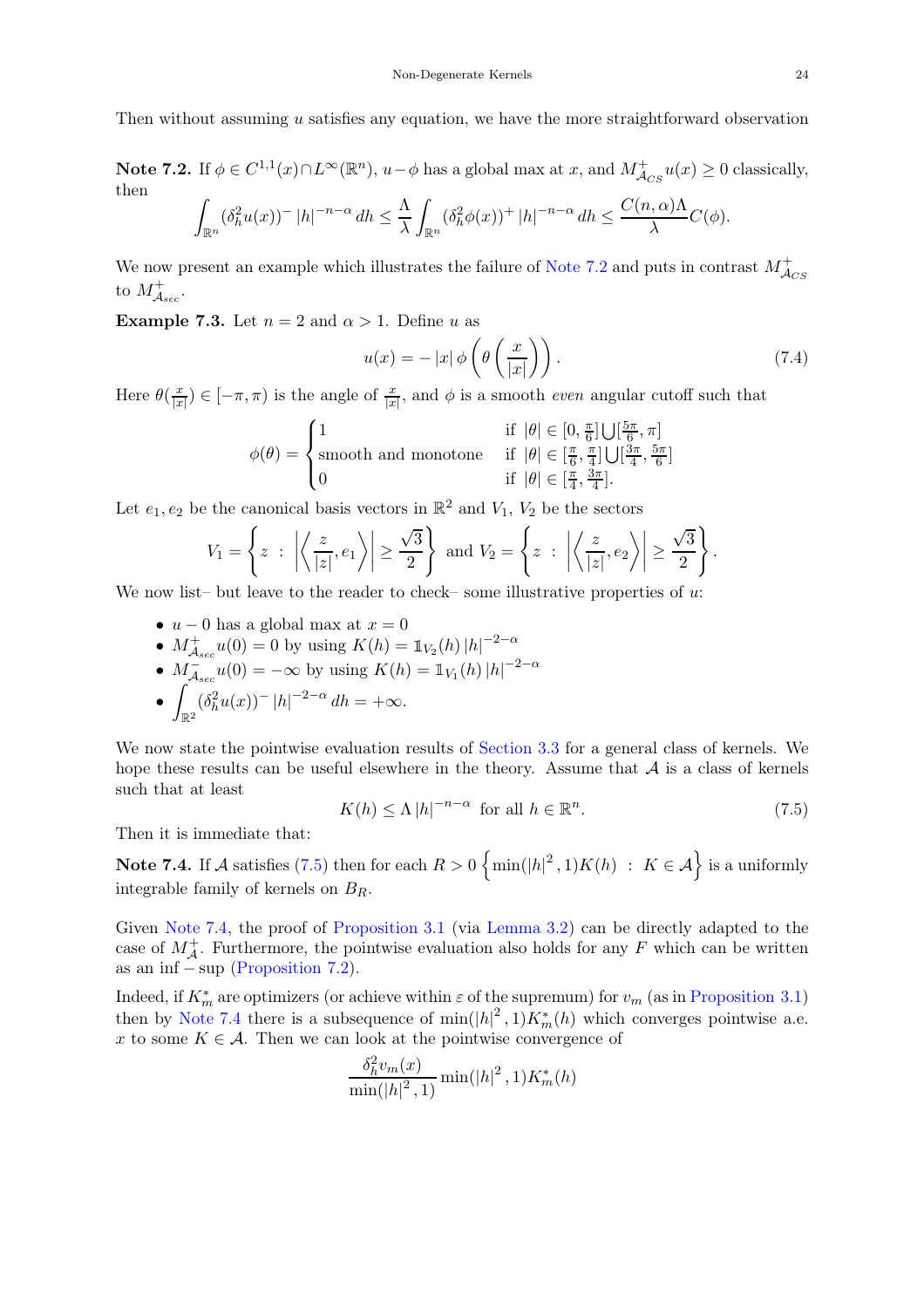to conclude. This discussion proves [Proposition 7.1,](#page-24-19) and minor modifications yield [Proposition 7.2.](#page-24-18)

<span id="page-24-19"></span>**Proposition 7.1.** Assume that all  $K \in \mathcal{A}$  satisfy [\(7.5\)](#page-23-1). Then the assertion of [Proposition 3.1](#page-6-0) remains true for  $M^+_{A_{sec}}$  replaced by  $M^+_{A}$ .

<span id="page-24-18"></span>**Proposition 7.2.** Assume that  $F$  is given by

$$
F(u,x) = \inf_{a \in \mathcal{S}} \sup_{K \in \mathcal{A}_a} \left\{ \int_{\mathbb{R}^n} \delta_h^2 u(x) K(h) dh \right\},\,
$$

where S is an arbitrary index set, and  $A_a \subset A$  for all  $a \in S$ . If u is a viscosity subsolution of  $F(u, x) \ge f(x)$  and  $u - \phi$  has a global maximum at x, then  $F(u, x)$  is defined classically, and  $F(u, x) > f(x)$ .

A useful consequence of [Proposition 7.1](#page-24-19) is:

<span id="page-24-17"></span>Corollary 7.3. If u is a viscosity subsolution of  $F(u, x) \geq -f(x)$  in  $\Omega$  and  $u - \phi$  has a global maximum at  $x \in \Omega$ , then there exists at least one  $K^* \in \mathcal{A}$  such that  $(\delta_h^2 u)^-$  is integrable against K∗ . Furthermore,

$$
\int_{\mathbb{R}^n} (\delta_h^2 u(x))^{\mathbf{-}} K^*(h) dh \le f(x) + \Lambda \sup_{K \in \mathcal{A}} \left( \int_{B_1} (\delta_h^2 \phi(x, y))^{\mathbf{+}} K(h) dh \right) + 1. \tag{7.6}
$$

#### **REFERENCES**

- <span id="page-24-9"></span>[1] G. Barles, E. Chasseigne, and C. Imbert. Hölder continuity of solutions of second-order elliptic integrodifferential equations. J. Eur. Math. Soc., 13(1):1-26, 2011.
- <span id="page-24-4"></span>[2] Guy Barles and Cyril Imbert. Second-order elliptic integro-differential equations: viscosity solutions' theory revisited. Ann. Inst. H. Poincaré Anal. Non Linéaire, 25(3):567–585, 2008.
- <span id="page-24-16"></span><span id="page-24-8"></span>[3] Richard F. Bass. Regularity results for stable-like operators. J. Funct. Anal., 257(8):2693–2722, 2009.
- [4] Richard F. Bass and Zhen-Qing Chen. Regularity of harmonic functions for a class of singular stable-like processes. Math. Z., 266(3):489–503, 2010.
- <span id="page-24-7"></span>[5] Richard F. Bass and Moritz Kassmann. Hölder continuity of harmonic functions with respect to operators of variable order. Comm. Partial Differential Equations, 30(7-9):1249–1259, 2005.
- <span id="page-24-6"></span>[6] Richard F. Bass and David A. Levin. Harnack inequalities for jump processes. Potential Anal., 17(4):375– 388, 2002.
- <span id="page-24-5"></span>[7] C. Bjorland, L. Caffarelli, and A. Figalli. Non-local gradient dependent operators. Adv. Math., 230(4- 6):1859–1894, 2012.
- <span id="page-24-13"></span>[8] Krzysztof Bogdan and Paweł Sztonyk. Harnack's inequality for stable Lévy processes. Potential Anal., 22(2):133–150, 2005.
- <span id="page-24-0"></span>[9] Luis Caffarelli and Luis Silvestre. Regularity theory for fully nonlinear integro-differential equations. Comm. Pure Appl. Math., 62(5):597–638, 2009.
- <span id="page-24-10"></span>[10] Luis Caffarelli and Luis Silvestre. The Evans-Krylov theorem for nonlocal fully nonlinear equations. Ann. of Math. (2), 174(2):1163–1187, 2011.
- <span id="page-24-3"></span>[11] Luis Caffarelli and Luis Silvestre. Regularity results for nonlocal equations by approximation. Arch. Ration. Mech. Anal., 200(1):59–88, 2011.
- <span id="page-24-1"></span>[12] Luis A. Caffarelli and Xavier Cabré. Fully nonlinear elliptic equations, volume 43 of American Mathematical Society Colloquium Publications. American Mathematical Society, Providence, RI, 1995.
- <span id="page-24-11"></span>[13] Héctor Chang Lara. Regularity for fully non linear equations with non local drift. arXiv:1210.4242  $[math.AP], 2012.$
- <span id="page-24-12"></span>[14] Héctor Chang Lara and Gonzalo Dávila. Regularity for solutions of nonlocal, nonsymmetric equations. Ann. Inst. H. Poincaré Anal. Non Linéaire, 29(6):833–859, 2012.
- <span id="page-24-15"></span>[15] Héctor Chang Lara and Gonzalo Dávila. Regularity for solutions of non local parabolic equations. Calc. Var. PDE, 2012. published online.
- <span id="page-24-14"></span>[16] Michael G. Crandall, Hitoshi Ishii, and Pierre-Louis Lions. User's guide to viscosity solutions of second order partial differential equations. Bull. Amer. Math. Soc. (N.S.), 27(1):1–67, 1992.
- <span id="page-24-2"></span>[17] David Gilbarg and Neil S. Trudinger. Elliptic partial differential equations of second order. Classics in Mathematics. Springer-Verlag, Berlin, 2001. Reprint of the 1998 edition.